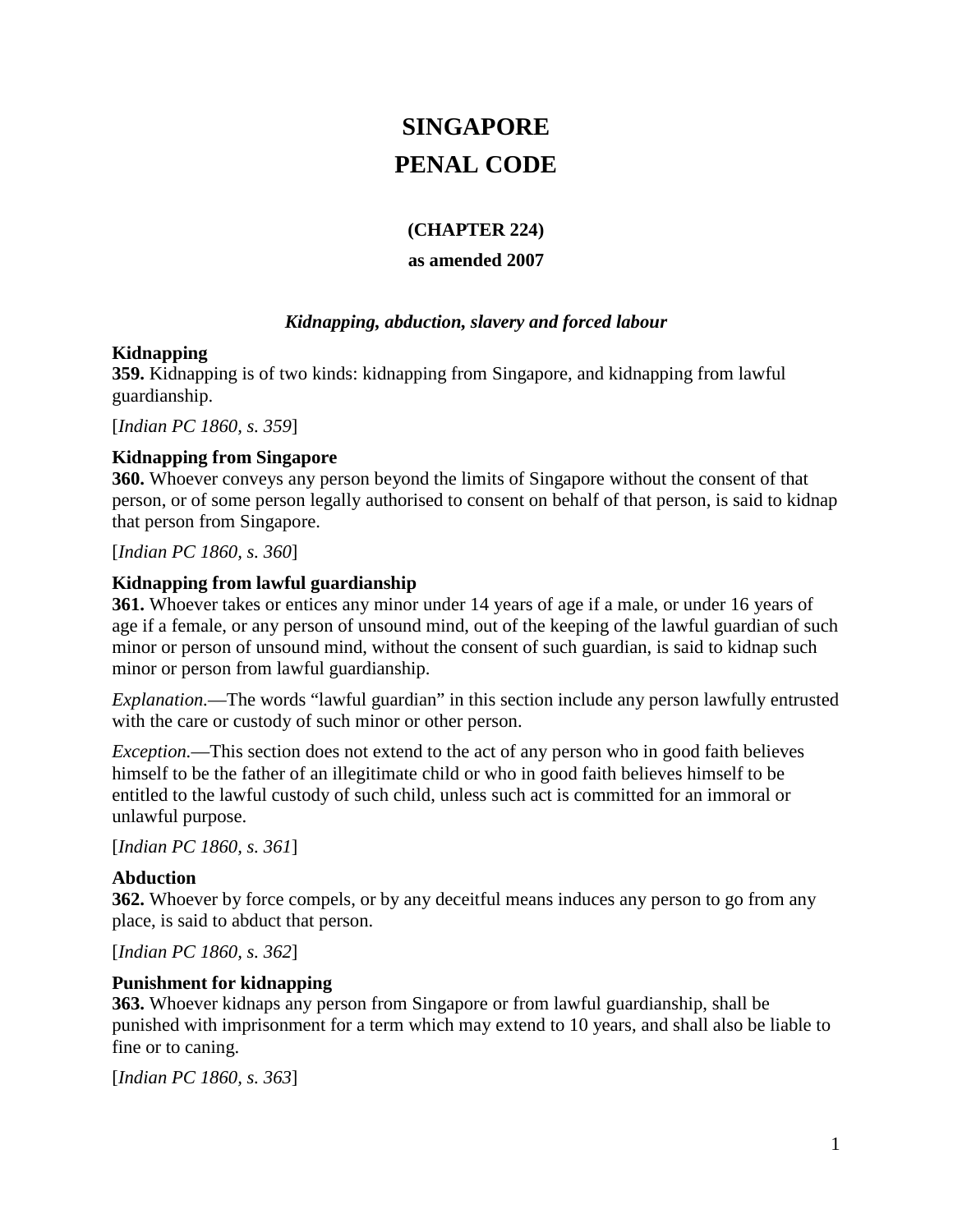### **Punishment for abduction**

**363A.** Whoever abducts any person shall be punished with imprisonment for a term which may extend to 7 years, or with fine, or with caning, or with any combination of such punishments.

*[51/2007]*

#### **Kidnapping or abducting in order to murder**

**364.** Whoever kidnaps or abducts any person in order that such person may be murdered, or may be so disposed of as to be put in danger of being murdered, shall be punished with death or imprisonment for life and shall, if he is not sentenced to death, also be liable to caning.

#### *Illustrations*

(a) *A* kidnaps *Z* from Singapore, intending or knowing it to be likely that *Z* may be sacrificed to an idol. *A* has committed the offence defined in this section.

(b) *A* forcibly carries or entices *B* away from his home in order that *B* may be murdered. *A* has committed the offence defined in this section.

[*Indian PC 1860, s. 364*]

#### **Kidnapping or abducting with intent secretly and wrongfully to confine a person**

**365.** Whoever kidnaps or abducts any person with intent to cause that person to be secretly and wrongfully confined, shall be punished with imprisonment for a term which may extend to 10 years, and shall also be liable to fine or to caning.

[*Indian PC 1860, s. 365*]

#### **Kidnapping or abducting a woman to compel her marriage, etc.**

**366.** Whoever kidnaps or abducts any woman with intent that she may be compelled, or knowing it to be likely that she will be compelled to marry any person against her will, or in order that she may be forced or seduced to illicit intercourse, or to a life of prostitution, or knowing it to be likely that she will be forced or seduced to illicit intercourse, or to a life of prostitution, shall be punished with imprisonment for a term which may extend to 10 years, and shall also be liable to fine or to caning.

[*Indian PC 1860, s. 366*]

#### **Kidnapping or abducting in order to subject a person to grievous hurt, slavery, etc.**

**367.** Whoever kidnaps or abducts any person in order that such person may be subjected, or may be so disposed of as to be put in danger of being subjected to grievous hurt or slavery, or to nonconsensual penile penetration of the anus, or knowing it to be likely that such person will be so subjected or disposed of, shall be punished with imprisonment for a term which may extend to 10 years, and shall also be liable to fine or to caning.

*[51/2007]*

#### [*Indian PC 1860, s. 367*]

#### **Wrongfully concealing or keeping in confinement a kidnapped person**

**368.** Whoever, knowing that any person has been kidnapped or has been abducted, wrongfully conceals or keeps such person in confinement, shall be punished in the same manner as if he had kidnapped or abducted such person with the same intention or knowledge or for the same purpose as that with or for which he conceals or detains such person in confinement.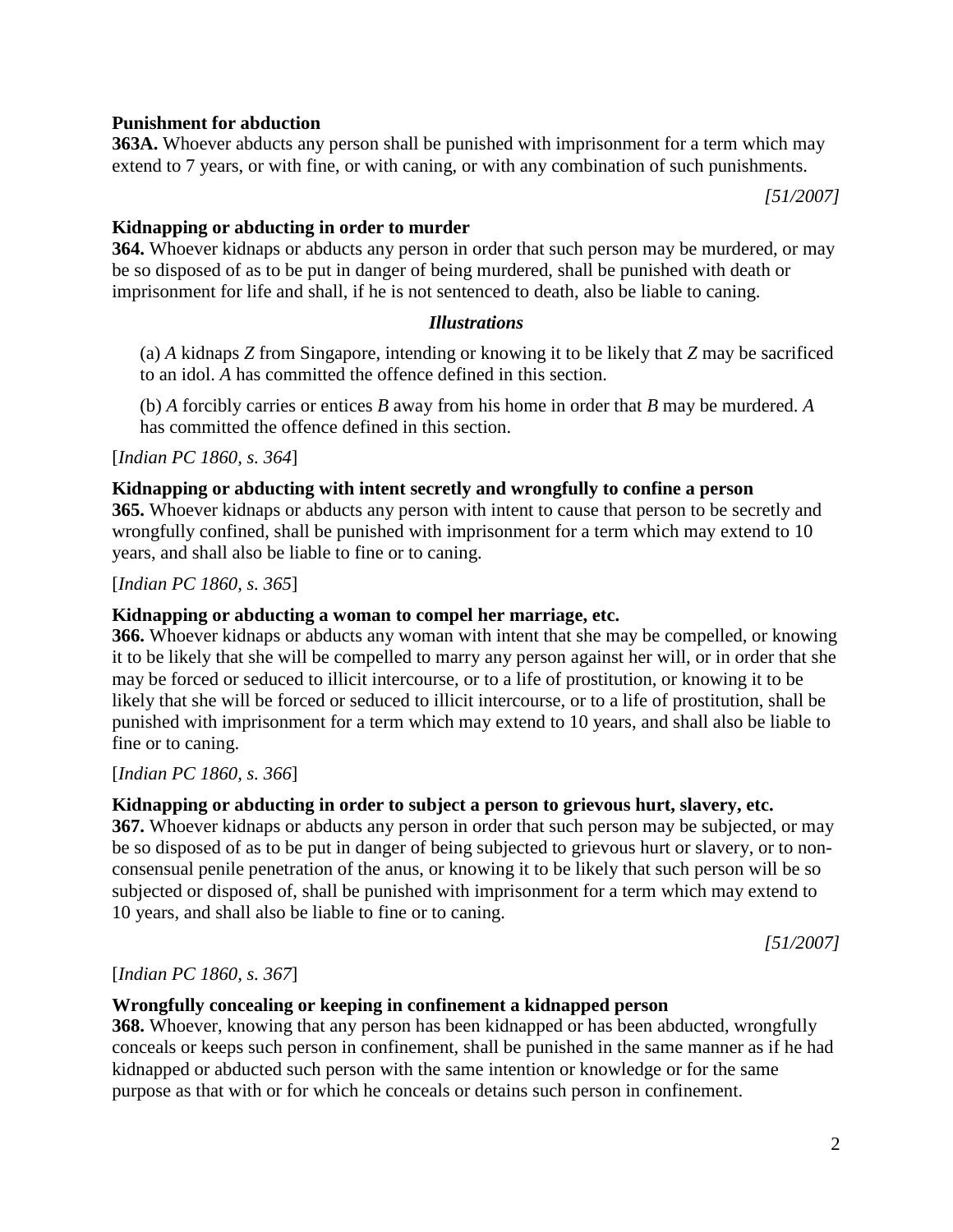### [*Indian PC 1860, s. 368*]

### **Kidnapping or abducting child under 10 years with intent to steal movable property from the person of such child**

**369.** Whoever kidnaps or abducts any child under the age of 10 years, with the intention of taking dishonestly any movable property from the person of such child, shall be punished with imprisonment for a term which may extend to 10 years, and shall also be liable to fine or to caning.

[*Indian PC 1860, s. 369*]

### **Buying or disposing of any person as a slave**

**370.** Whoever imports, exports, removes, buys, sells or disposes of any person as a slave, or accepts, receives or detains against his will any person as a slave, shall be punished with imprisonment for a term which may extend to 7 years, and shall also be liable to fine.

[*Indian PC 1860, s. 370*]

### **Habitual dealing in slaves**

**371.** Whoever habitually imports, exports, removes, buys, sells, traffics or deals in slaves, shall be punished with imprisonment for life, or with imprisonment for a term not exceeding 10 years, and shall also be liable to fine.

[*Indian PC 1860, s. 371*]

### **Selling minor for purposes of prostitution, etc.**

**372.** Whoever sells, lets to hire, or otherwise disposes of any person under the age of 21 years with intent that such person shall at any age be employed or used for the purpose of prostitution or illicit intercourse with any person or for any unlawful and immoral purpose, or knowing it to be likely that such person will at any age be employed or used for any such purpose, shall be punished with imprisonment for a term which may extend to 10 years, and shall also be liable to fine.

*Explanation.*—When a female under the age of 21 years is sold, let for hire, or otherwise disposed of to a prostitute or to any person who keeps or manages a brothel, the person so disposing of such female shall, until the contrary is proved, be presumed to have disposed of her with the intent that she shall be used for the purpose of prostitution.

[*Indian PC 1860, s. 372*]

### **Buying minor for purposes of prostitution, etc.**

**373.** Whoever buys, hires or otherwise obtains possession of any person under the age of 21 years with intent that such person shall at any age be employed or used for the purpose of prostitution or illicit intercourse with any person or for any unlawful and immoral purpose, or knowing it to be likely that such person will at any age be employed or used for any such purpose, shall be punished with imprisonment for a term which may extend to 10 years, and shall also be liable to fine.

*Explanation.*—Any prostitute, or any person keeping or managing a brothel, who buys, hires or otherwise obtains possession of a female under the age of 21 years shall, until the contrary is proved, be presumed to have obtained possession of such female with the intent that she shall be used for the purpose of prostitution.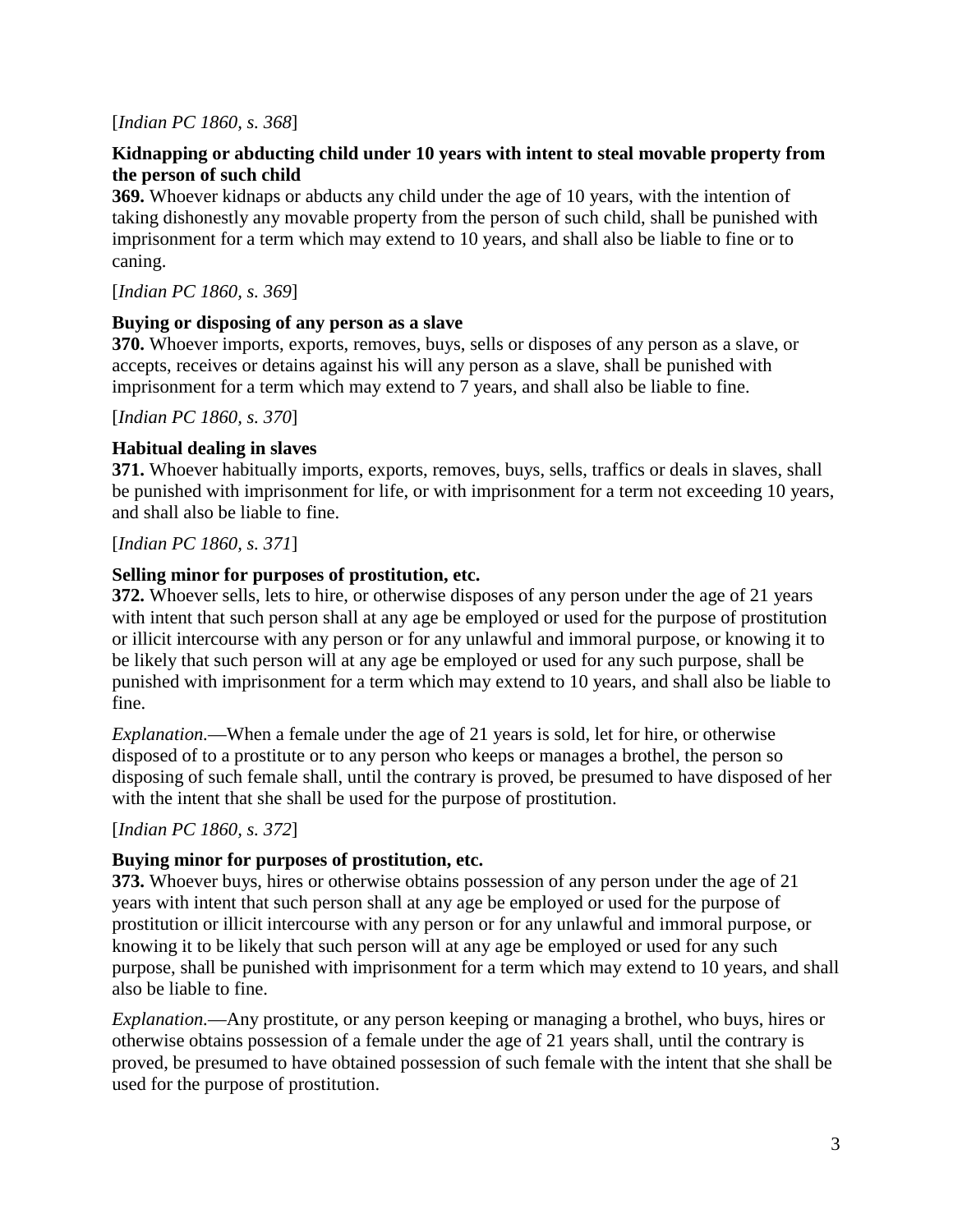[*Indian PC 1860, s. 373*]

**Importing woman for purposes of prostitution, etc. 373A.** Whoever —

(a) by any false pretence, false representation, or fraudulent or deceitful means, brings, or assists in bringing, into Singapore any woman with intent that such woman may be employed or used for the purpose of prostitution;

(b) brings, or assists in bringing, into Singapore any woman with intent that such woman may be sold or bought for the purpose of prostitution; or

(c) sells or buys any woman for the purpose of prostitution,

shall be punished with imprisonment for a term not exceeding 10 years, and shall also be liable to fine.

### **Unlawful compulsory labour**

**374.** Whoever unlawfully compels any person to labour against the will of that person, shall be punished with imprisonment for a term which may extend to one year, or with fine, or with both.

[*Indian PC 1860, s. 374*]

### **Commercial sex with minor under 18**

**376B.** —(1) Any person who obtains for consideration the sexual services of a person, who is under 18 years of age, shall be punished with imprisonment for a term which may extend to 7 years, or with fine, or with both.

*[51/2007]*

(2) Any person who communicates with another person for the purpose of obtaining for consideration, the sexual services of a person who is under 18 years of age, shall be punished with imprisonment for a term which may extend to 2 years, or with fine, or with both.

*[51/2007]*

(3) No person shall be guilty of an offence under this section for any sexual services obtained from that person's spouse.

*[51/2007]*

(4) In this section, "sexual services" means any sexual services involving —

(a) sexual penetration of the vagina or anus, as the case may be, of a person by a part of another person's body (other than the penis) or by anything else; or

(b) penetration of the vagina, anus or mouth, as the case may be, of a person by a man's penis.

*[51/2007]*

[*Canada CC R.S. 1985, s. 212; SPC 1985 Ed., s. 376A(1)*]

### **Commercial sex with minor under 18 outside Singapore**

**376C.** —(1) Any person, being a citizen or a permanent resident of Singapore, who does, outside Singapore, any act that would, if done in Singapore, constitute an offence under section 376B, shall be guilty of an offence.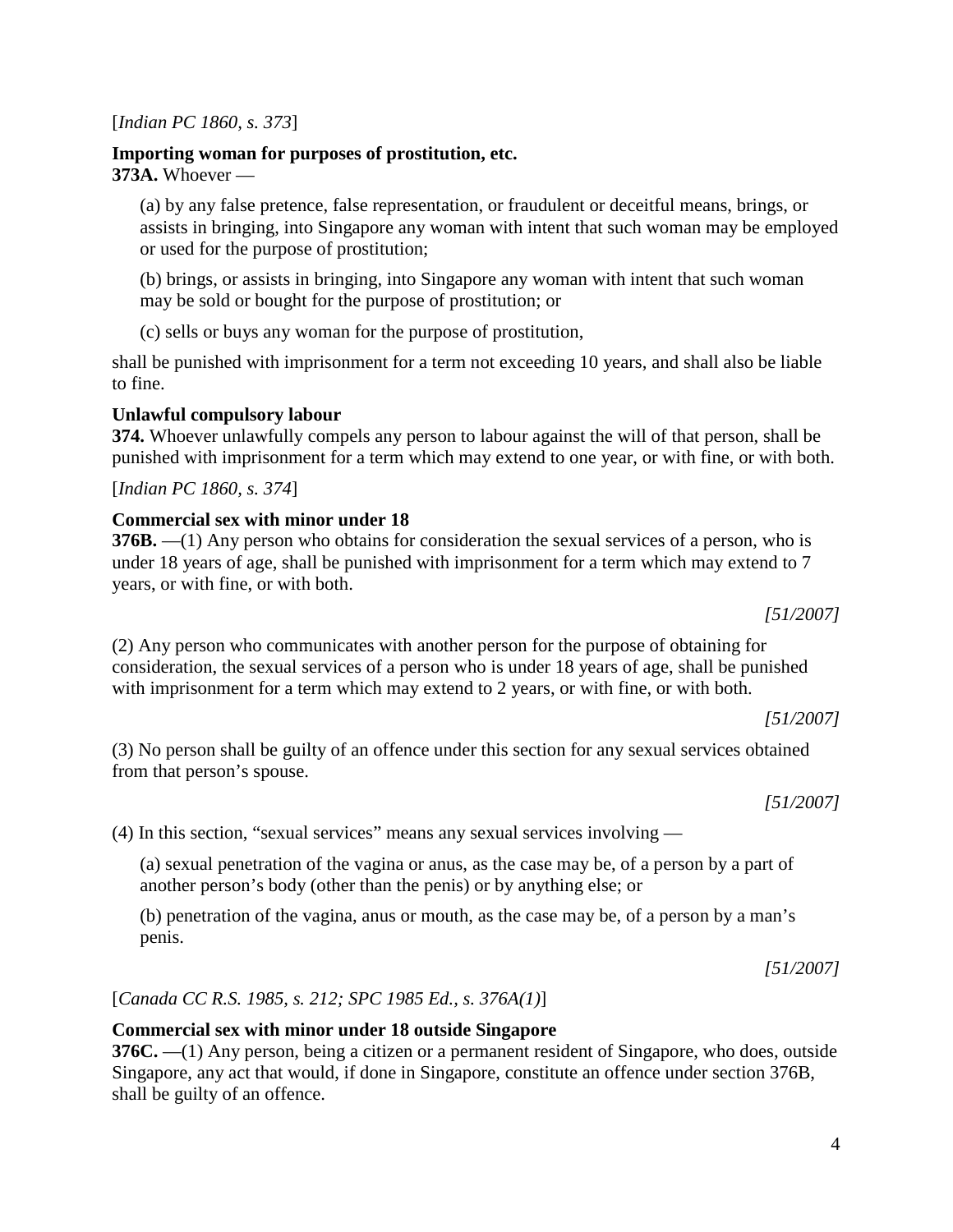(2) A person who is guilty of an offence under this section shall be liable to the same punishment to which he would have been liable had he been convicted of an offence under section 376B.

*[51/2007]*

### [*NZ CA 1961, s. 144A*]

# **Tour outside Singapore for commercial sex with minor under 18**

**376D.** —(1) Any person who —

(a) makes or organises any travel arrangements for or on behalf of any other person with the intention of facilitating the commission by that other person of an offence under section 376C, whether or not such an offence is actually committed by that other person;

(b) transports any other person to a place outside Singapore with the intention of facilitating the commission by that other person of an offence under section 376C, whether or not such an offence is actually committed by that other person; or

(c) prints, publishes or distributes any information that is intended to promote conduct that would constitute an offence under section 376C, or to assist any other person to engage in such conduct,

shall be guilty of an offence.

*[51/2007]*

(2) For the purposes of subsection  $(1)(c)$ , the publication of information means publication of information by any means, whether by written, electronic, or other form of communication.

*[51/2007]*

(3) A person who is guilty of an offence under this section shall be punished with imprisonment for a term which may extend to 10 years, or with fine, or with both.

*[51/2007]*

[*NZ CA 1961, s. 144C*]

### **Sexual grooming of minor under 16**

**376E.** —(1) Any person of or above the age of 21 years (A) shall be guilty of an offence if having met or communicated with another person (B) on 2 or more previous occasions —

(a) A intentionally meets B or travels with the intention of meeting B; and

(b) at the time of the acts referred to in paragraph  $(a)$  —

(i) A intends to do anything to or in respect of B, during or after the meeting, which if done will involve the commission by A of a relevant offence;

(ii) B is under 16 years of age; and

(iii) A does not reasonably believe that B is of or above the age of 16 years.

*[51/2007]*

(2) In subsection (1), "relevant offence" means an offence under —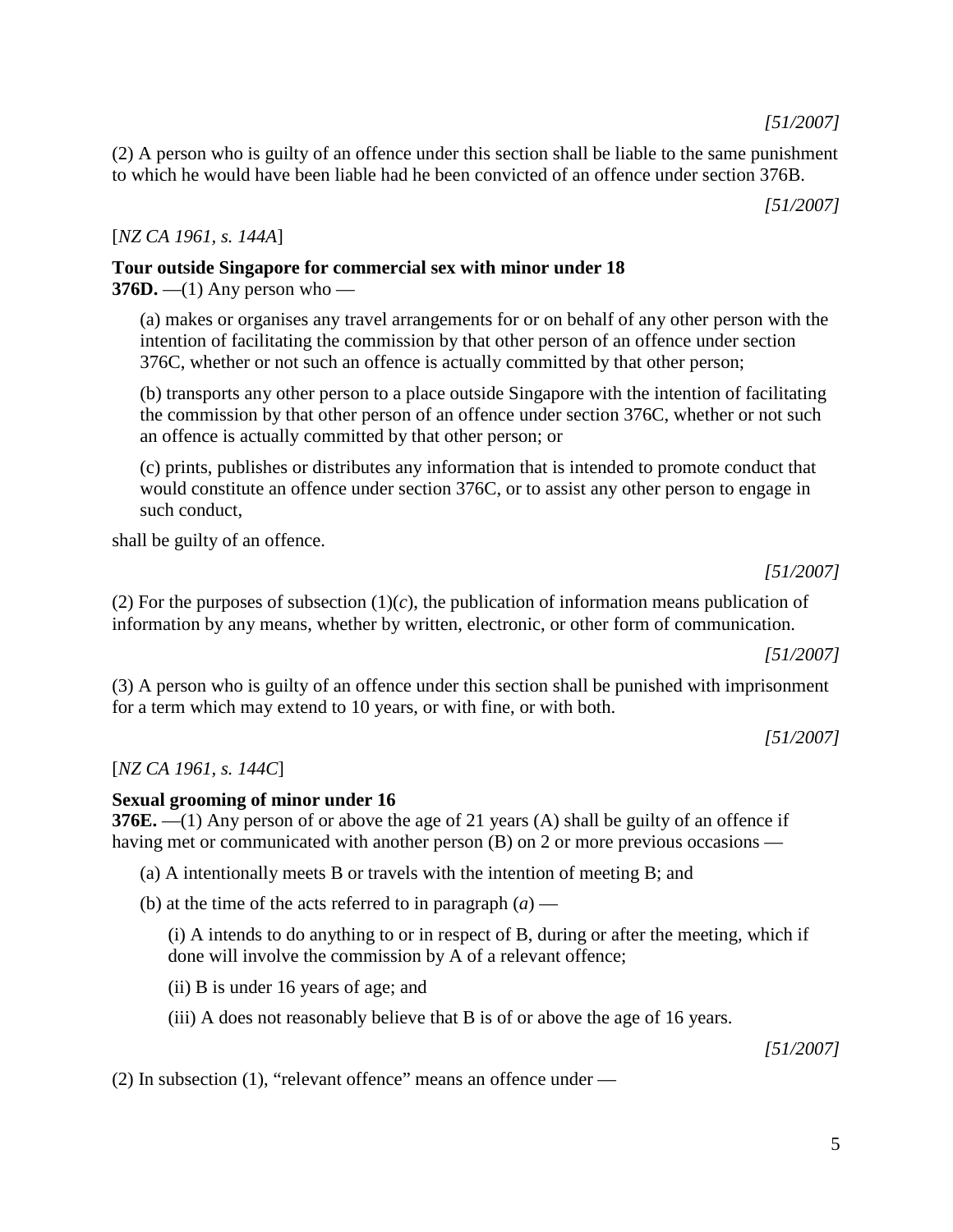(a) section 354, 354A, 375, 376, 376A, 376B, 376F, 376G or 377A;

(b) section 7 of the Children and Young Persons Act (Cap. 38); or

(c) section 140(1) of the Women's Charter (Cap. 353).

*[51/2007]*

(3) For the purposes of this section, it is immaterial whether the 2 or more previous occasions of A having met or communicated with B referred to in subsection (1) took place in or outside Singapore.

### *[51/2007]*

(4) A person who is guilty of an offence under this section shall be punished with imprisonment for a term which may extend to 3 years, or with fine, or with both.

*[51/2007]*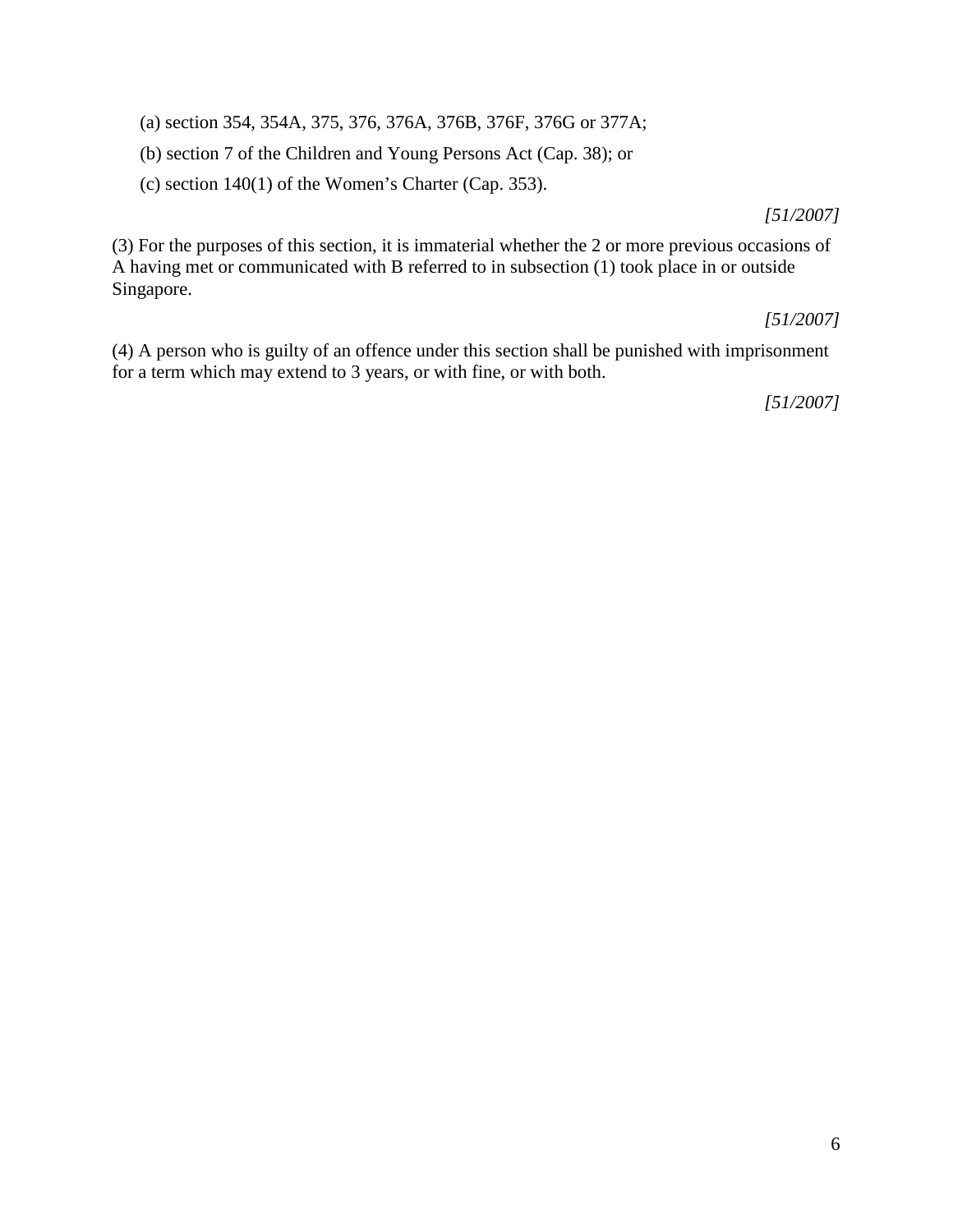# **CHILDREN AND YOUNG PERSONS ACT**

### **(CHAPTER 38)**

http://statutes.agc.gov.sg/

### **Trafficking in Children**

### **Unlawful transfer of possession, custody or control of child**

12. —(1) Every person who takes any part in any transaction the object or one of the objects of which is to transfer or confer, wholly or partly, temporarily or permanently, the possession, custody or control of a child for any valuable consideration shall be guilty of an offence and shall be liable on conviction to imprisonment for a term not exceeding 4 years.

(2) Every person who, without lawful authority or excuse harbours or has in his possession, custody or control any child with respect to whom the temporary or permanent possession, custody or control has been transferred or conferred for valuable consideration by any other person within or outside Singapore shall be guilty of an offence and shall be liable on conviction to imprisonment for a term not exceeding 4 years.

(3) It shall be a defence in any prosecution under this section to prove that the transfer took place in contemplation of or pursuant to a bona fide marriage or adoption and that at least one of the natural parents of the child or the legal guardian was a consenting party to the marriage or to the adoption by the adopting party, and had expressly consented to the marriage or adoption.

(4) In this section, "legal guardian", in relation to a child or young person, means a person lawfully appointed by deed or will or by the order of a competent court to be the guardian of that child or young person.

### [20/2001]

### **Importation of child by false pretences**

13. Any person who, by or under any false pretence, false representations or fraudulent or deceitful means made or used either within or outside Singapore, brings or assists in bringing any child into Singapore shall be guilty of an offence and shall be liable on conviction to a fine not exceeding \$10,000 or to imprisonment for a term not exceeding 4 years or to both.

### **Power to examine children and persons in charge of them**

 $14. - (1)$  A protector or any person authorised in that behalf by a protector in writing may require any child and any person who may appear to have the custody or control of the child to appear before the protector at any reasonable time and at any convenient place.

(2) The protector may examine the child as to his reasons for entering or being in Singapore and may examine the person respecting the child, and the child and that person shall be legally bound to answer such questions truthfully to the best of their ability.

### **Consent to marriage**

15. No female below the age of 18 years who is or has been detained or in respect of whom a bond or security has been taken under the provisions of this Act shall contract any form of marriage without the previous consent in writing of a protector.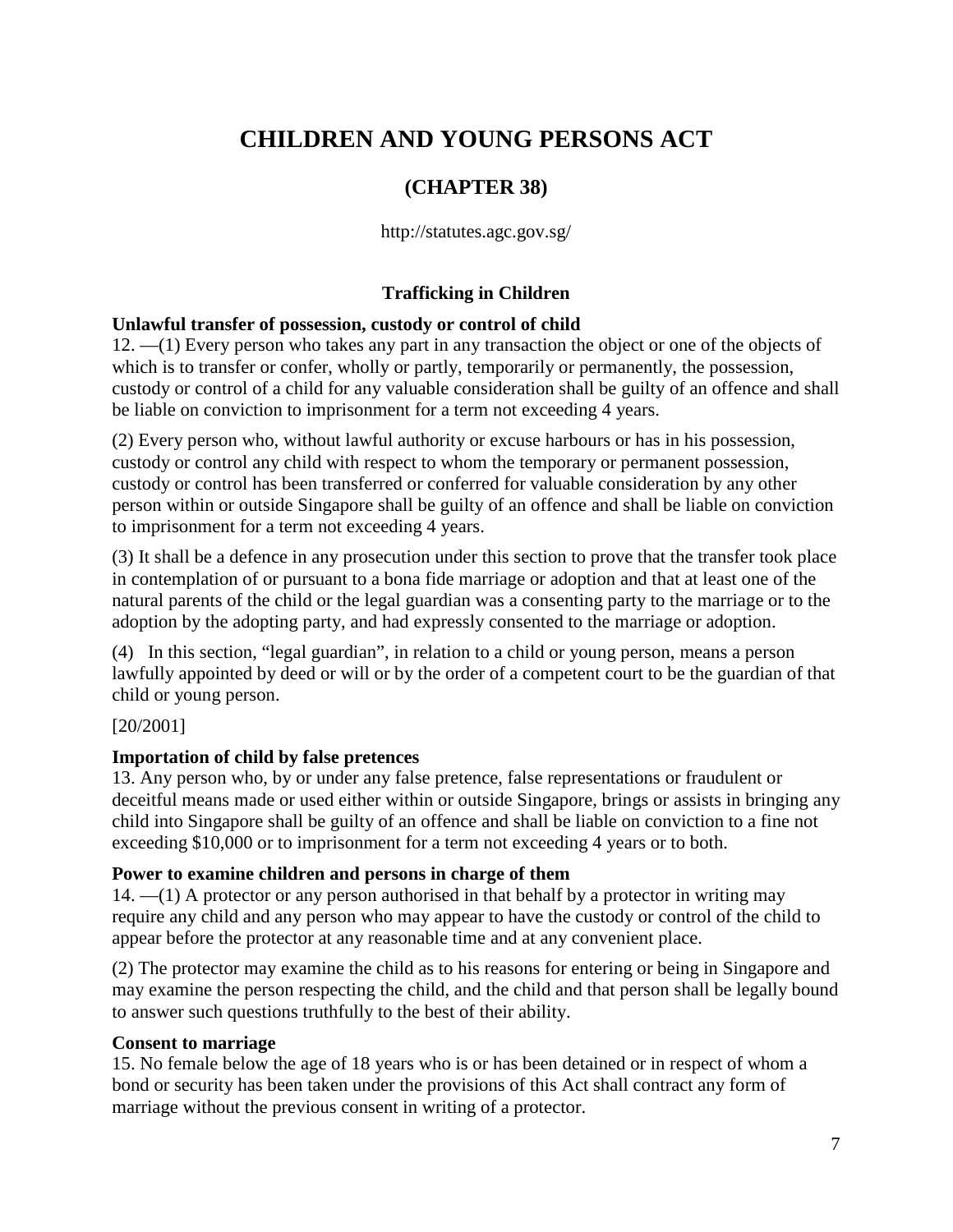### **Power of protector to require security**

16. If a protector has reasonable cause to believe that any child or young person —

(a) has been brought into Singapore either after having been transferred for valuable consideration or by fraud, misrepresentation or any false pretence;

(b) has been transferred to the custody or control of any person for valuable consideration either within or outside Singapore; or

(c) is being detained against his will by some person other than his parents or lawful guardian,

he may either —

(i) order any person in whose custody or under whose control the child or young person appears to be  $-$ 

(A) to furnish him with copies of the photographs of the child or young person and the photographs of that person; and

(B) to furnish security to his satisfaction that the child or young person will not leave Singapore without the previous consent in writing of the protector, and that the child or young person will be produced before the protector whenever he requires it; or

(ii) in the first instance, or if default be made in complying with any order made under subparagraph (i), order that the child or young person be taken out of the custody of the person in whose care, custody or control the child or young person is and commit the child or young person to a place of safety or, on such security and on such conditions as the protector may require, to the custody of a relative or other fit person until the child or young person attains the age of 18 years or for any shorter period.

[20/2001]

### **Inspection**

17. —(1) A protector or any officer generally or specially authorised in that behalf in writing by a protector may at any time visit and inspect the place where any child or young person in respect of whom security has been furnished under section 16 lives or is believed to live or to be.

### [20/2001]

(2) The protector or any such officer may inquire into the condition and circumstances of the child or young person and for the purposes of the inquiry, the protector or such officer may require any person to answer any question he may think proper to ask and that person shall be legally bound to answer such questions truthfully to the best of his ability.

### [20/2001]

(3) Any person who obstructs or hinders or attempts to obstruct or hinder a protector or any such officer in the exercise of the powers conferred by this section shall be guilty of an offence and shall be liable on conviction to a fine not exceeding \$1,000 or to imprisonment for a term not exceeding 12 months or to both.

### **Powers of arrest**

18. A protector may, during or after any inquiry referred to in section 8, 14 or 17, arrest or cause to be arrested any person reasonably believed to have committed an offence under section 5, 6, 7,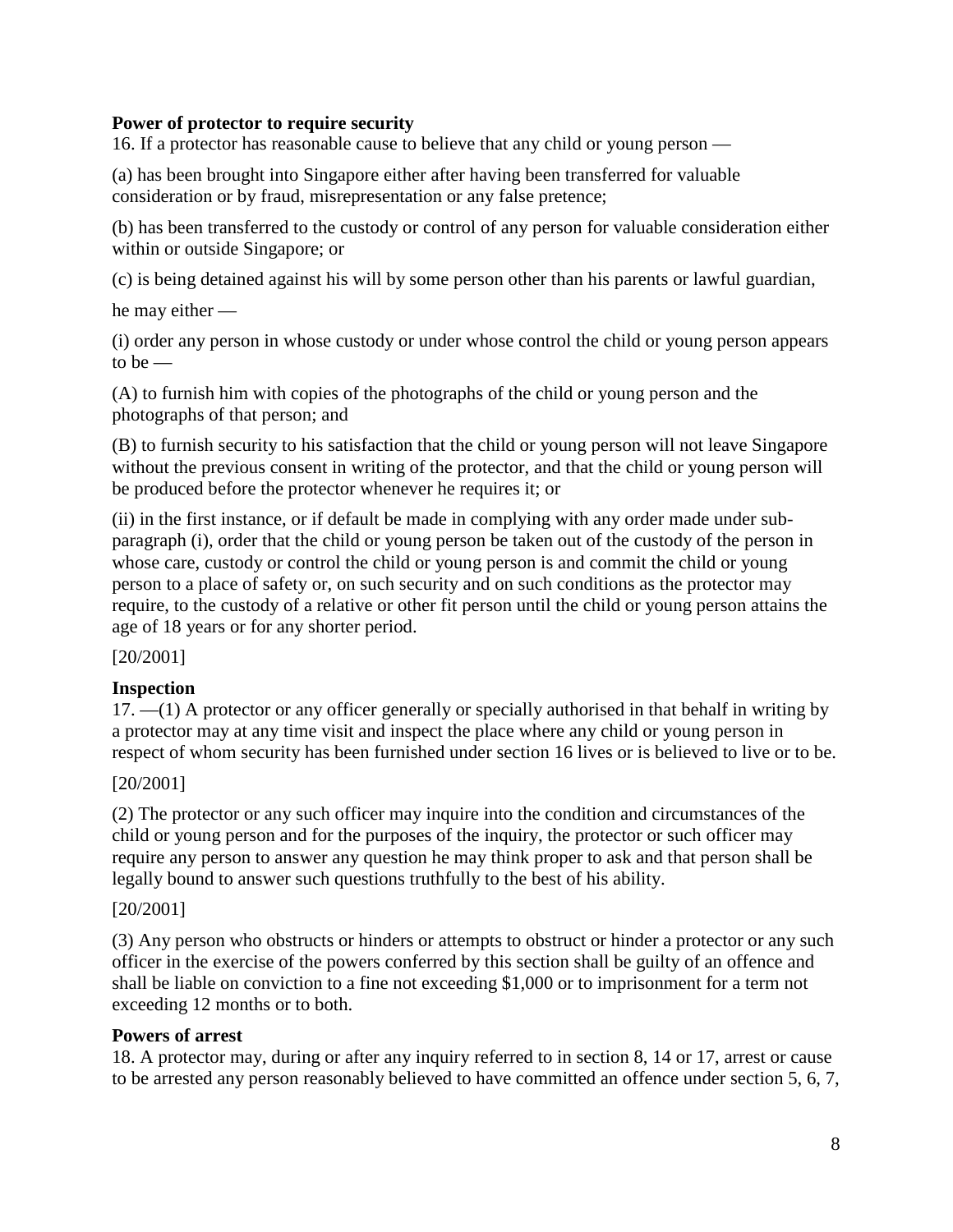11, 12 or 13 and seize and detain any article or document which he may have reason to believe relates to the offence.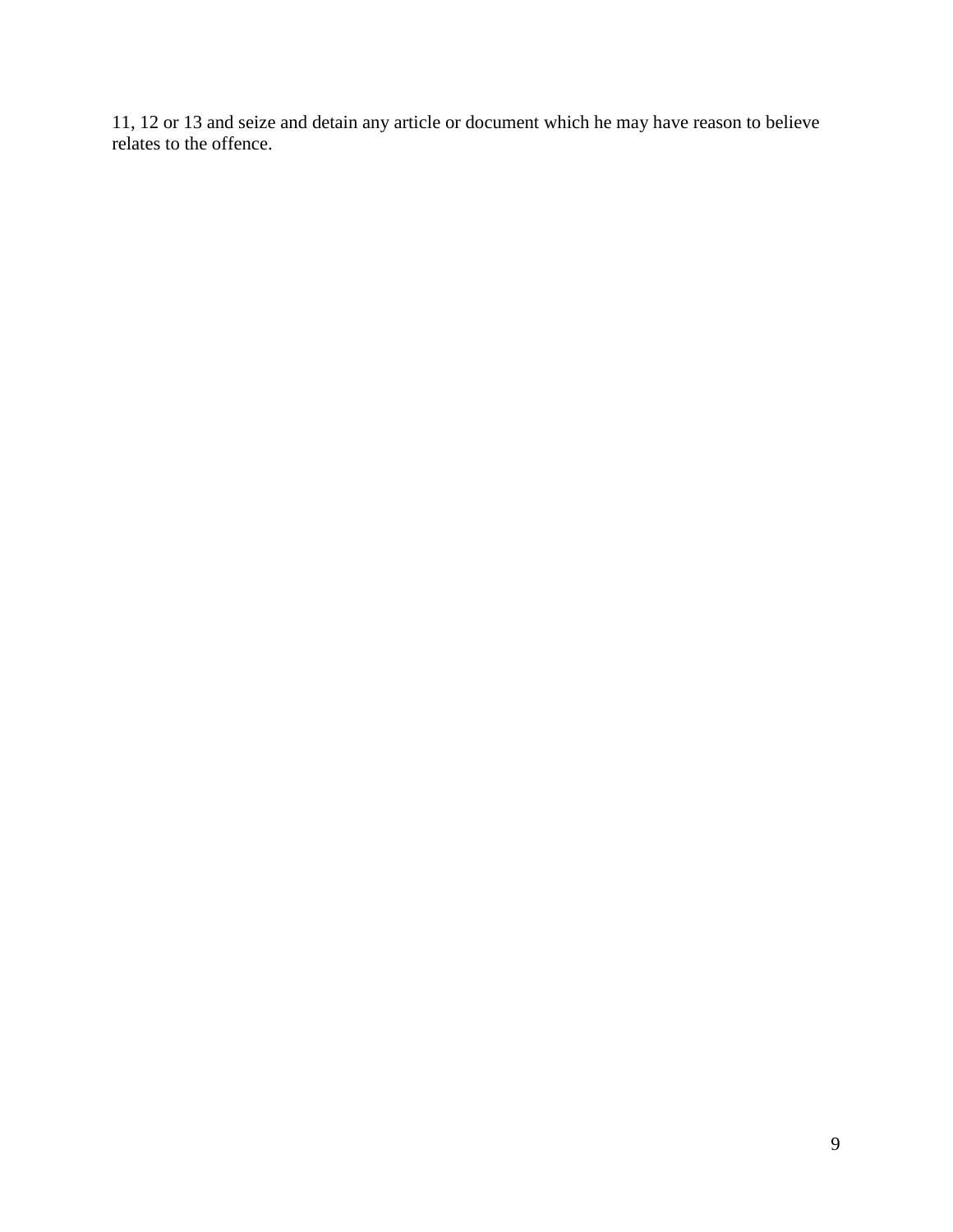# **Singapore Women's Charter 1997**

# **OFFENCES AGAINST WOMEN AND GIRLS**

# **Offences relating to prostitution**

**140.** —(1) Any person who —

(a) sells, lets for hire or otherwise disposes of or buys or hires or otherwise obtains possession of any woman or girl with intent that she shall be employed or used for the purpose of prostitution either within or without Singapore, or knowing or having reason to believe that she will be so employed or used;

(b) procures any woman or girl to have either within or without Singapore carnal connection except by way of marriage with any male person or for the purpose of prostitution either within or without Singapore;

(c) by threats or intimidation procures any woman or girl to have carnal connection except by way of marriage with any male person either within or without Singapore; (d) brings into Singapore, receives or harbours any woman or girl knowing or having reason to believe that she has been procured for the purpose of having carnal connection except by way of marriage with any male person or for the purpose of prostitution either within or without Singapore and with intent to aid such purpose; (e) knowing or having reason to believe that any woman or girl has been procured by threats or intimidation for the purpose of having carnal connection except by way of marriage with any male person, either within or without Singapore, receives or harbours her with intent to aid such purpose;

(f) knowing or having reason to believe that any woman or girl has been brought into Singapore in breach of section 142 or has been sold or purchased in breach of paragraph (*a*) receives or harbours her with intent that she may be employed or used for the purpose of prostitution either within or without Singapore;

(g) detains any woman or girl against her will on any premises with the intention that she shall have carnal connection except by way of marriage with any male person, or detains any woman or girl against her will in a brothel;

(h) detains any woman or girl in any place against her will with intent that she may be employed or used for the purpose of prostitution or for any unlawful or immoral purpose;

(i) has carnal connection with any girl below the age of 16 years except by way of marriage; or

(j) attempts to do any act in contravention of this section,

shall be guilty of an offence and shall be liable on conviction to imprisonment for a term not exceeding 5 years and shall also be liable to a fine not exceeding \$10,000.

*[26/80]*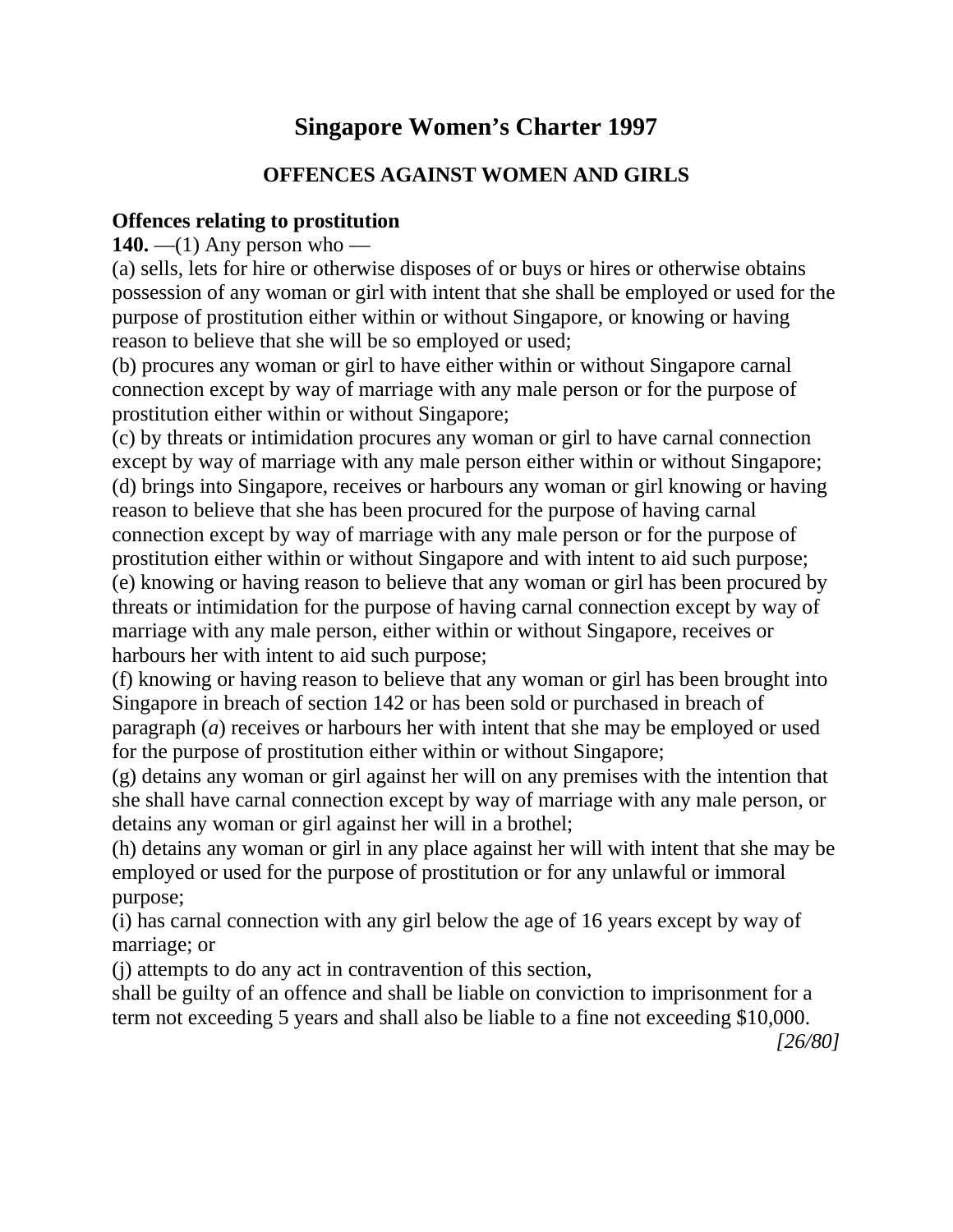(2) Any male person who is convicted of a second or subsequent offence under subsection  $(1)(a)$ ,  $(b)$ ,  $(c)$ ,  $(d)$ ,  $(e)$  or  $(f)$  shall, in addition to any term of imprisonment awarded in respect of such offence, be liable to caning.

(3) For the purposes of this section, it shall be presumed until the contrary is proved  $that -$ 

(a) a person who takes or causes to be taken into a brothel any woman or girl has disposed of her with the intent or knowledge mentioned in subsection (1)(*a*);

(b) a person who receives any woman or girl into a brothel has obtained possession of her with the intent or knowledge mentioned in subsection (1)(*a*);

(c) a person has detained a woman or girl in any brothel or place against her will if, with intent to compel or induce her to remain therein, that person —

(i) withholds from that woman or girl any wearing apparel or any other property belonging to her or any wearing apparel commonly or last used by her;

(ii) where wearing apparel or any other property has been lent or hired out or supplied to that woman or girl, threatens her with legal proceedings if she takes away such wearing apparel or property; or

(iii) threatens that woman or girl with legal proceedings for the recovery of any debt or alleged debt or uses any other threat whatsoever.

(4) Subject to subsection (5) and notwithstanding anything in section 79 of the Penal Code (Cap. 224), a reasonable mistake as to the age of a girl shall not be a defence to a charge of an offence under subsection (1)(*i*).

*[51/2007]*

*[26/80]*

(5) In the case of a man who at the time of the alleged offence was below the age of 21 years, the presence of a reasonable mistaken belief that the girl was of or above the age of 16 years shall be a valid defence to a charge of an offence under subsection  $(1)(i)$ , provided that at the time of the offence, he has not previously been charged in court for an offence under subsection (1)(*i*), or section 376A, 376B, 376C or 376E of the Penal Code, or section 7 of the Children and Young Persons Act (Cap. 38).

*[51/2007]*

# **Traffic in women and girls**

**141.** —(1) Any person who buys, sells, procures, traffics in, or brings into or takes out of Singapore for the purpose of such traffic, and whether or not for the purpose of present or subsequent prostitution, any woman or girl, shall be guilty of an offence and shall be liable on conviction to imprisonment for a term not exceeding 5 years and shall also be liable to a fine not exceeding \$10,000.

(2) No person shall be charged with an offence under this section if he satisfies the Director that the woman or girl brought into or taken out of Singapore by him or intended to be brought into or taken out of Singapore by him was so brought into or taken out of Singapore or is intended to be so brought into or taken out of Singapore for the purpose of her marriage or adoption and that such marriage or adoption can be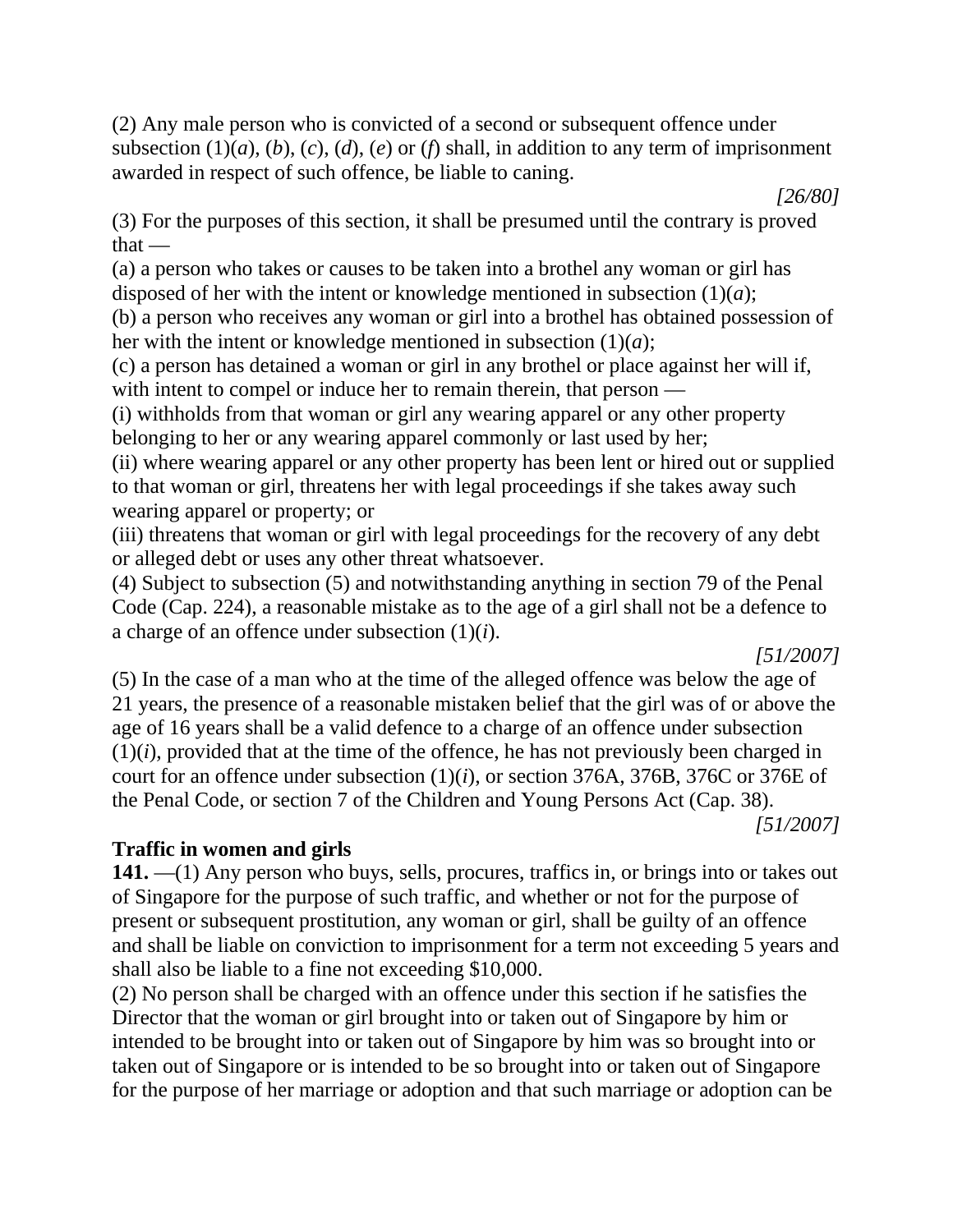solemnized or made and has been or will be solemnized or made under the laws and customs for the time being in force in Singapore.

# **Importation of woman or girl by false pretences**

**142.** Any person who by or under false pretence, false representation or fraudulent or deceitful means made or used either within or without Singapore brings into, or takes out of, or assists in bringing into, or assists in taking out of, Singapore any woman or  $girl$  —

(a) with intent that she shall be employed or used for the purpose of prostitution either within or without Singapore;

(b) knowing or having reason to believe that she will be so employed or used; or (c) whether or not for the purpose of present or future prostitution,

shall be guilty of an offence and shall be liable on conviction to imprisonment for a term not exceeding 5 years and shall also be liable to a fine not exceeding \$10,000.

*[26/80]*

# **Permitting girl below the age of 16 to use premises for sexual penetration**

**143.** Any person who is the owner or occupier of any premises, or who has, or acts or assists in, the management or control of any premises, induces or knowingly permits a girl below the age of 16 years to resort to or be on those premises for the purpose of engaging in sexual penetration except by way of marriage with any male person shall be guilty of an offence and shall be liable on conviction to a fine not exceeding \$2,000 or to imprisonment for a term not exceeding 3 years or to both.

*[26/80;51/2007]*

# **Permitting mental defective to use premises for sexual penetration**

**144.** —(1) Subject to subsection (2), any person who is the owner or occupier of any premises or who has, or acts or assists in, the management or control of any premises, induces or knowingly permits a woman who is a mental defective to resort to or be on those premises for the purpose of engaging in sexual penetration except by way of marriage with any male person shall be guilty of an offence and shall be liable on conviction to a fine not exceeding \$2,000 or to imprisonment for a term not exceeding 3 years or to both.

*[26/80;51/2007]*

(2) A person shall not be guilty of an offence under this section because he induces or knowingly permits a mental defective to resort to or be on any premises for the purpose mentioned, if he does not know and has no reason to suspect her to be a mental defective.

*[26/80]*

# **Causing or encouraging prostitution of, sexual penetration with, or indecent assault on, girl below the age of 16**

**145.** —(1) Any person who causes or encourages the prostitution of, or the commission of unlawful sexual penetration of or an indecent assault on, a girl below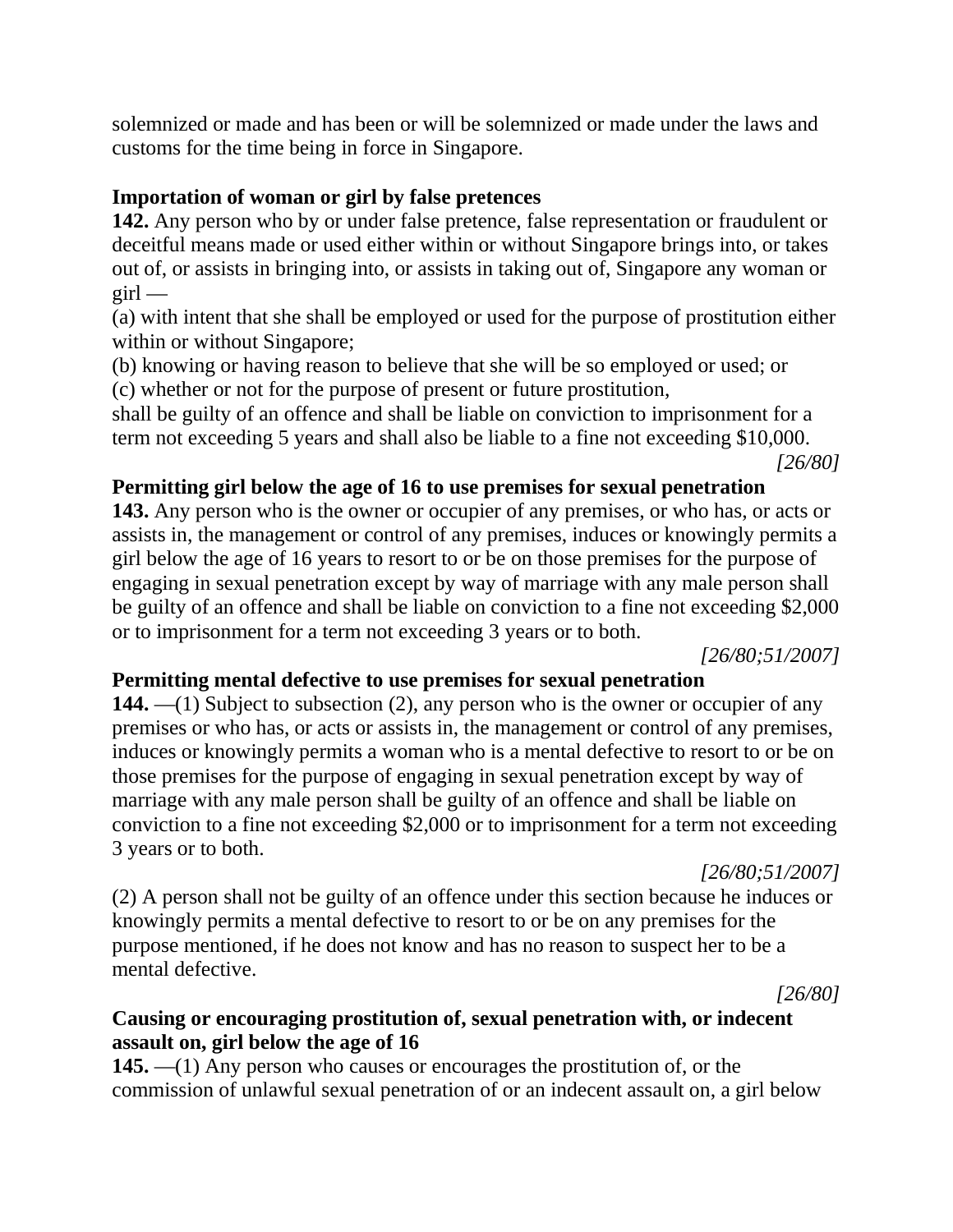the age of 16 years for whom he is responsible shall be guilty of an offence and shall be liable on conviction to a fine not exceeding \$2,000 or to imprisonment for a term not exceeding 3 years or to both.

*[26/80;51/2007]*

(2) Where a girl has become a prostitute, or has engaged in unlawful sexual penetration, or has been indecently assaulted, a person shall be deemed for the purposes of this section to have caused or encouraged it, if he knowingly allowed her to consort with or to enter or continue in the employment of, any prostitute or person of known immoral character.

*[26/80;51/2007]*

(3) The persons who are to be treated for the purposes of this section as responsible for a girl are (subject to subsection  $(4)$ ) —

(a) any person who is her parent or legal guardian;

(b) any person who has actual possession or control of her, or to whose charge she has been committed by her parent or legal guardian or by a person having the custody of her; and

(c) any other person who has the custody, charge or care of her.

 $(4)$  In subsection  $(3)$  —

"legal guardian" , in relation to any girl, means any person who is for the time being her guardian, having been appointed according to law by deed or will or by order of a court of competent jurisdiction;

"parent" , in relation to any girl, does not include a person deprived of the custody of her by order of a court of competent jurisdiction but (subject to that), in the case of a girl who has been adopted under the Adoption of Children Act (Cap. 4), or any enactment thereby repealed, means her adopters and, in the case of a girl who is illegitimate (and has not been so adopted), means her mother and any person who has been adjudged to be her putative father.

*[26/80]*

*[26/80]*

(5) If, on a charge of an offence against a girl under this section, the girl appears to the court to have been below the age of 16 years at the time of the offence charged, she shall be presumed for the purposes of this section to have been so, unless the contrary is proved.

# **Persons living on or trading in prostitution**

**146.** —(1) Any person who knowingly lives wholly or in part on the earnings of the prostitution of another person shall be guilty of an offence and shall be liable on conviction to imprisonment for a term not exceeding 5 years and shall also be liable to a fine not exceeding \$10,000.

# *[26/80]*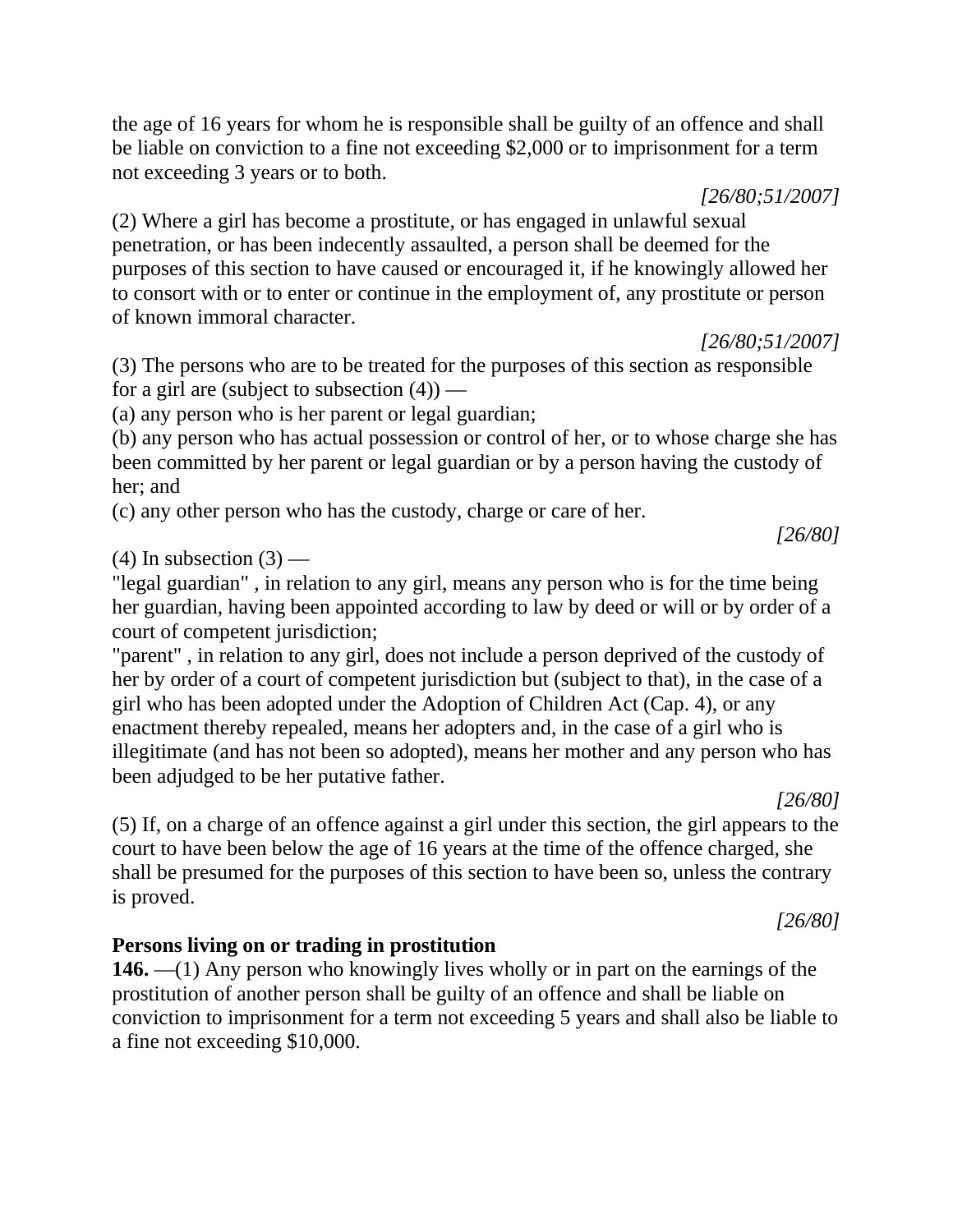(2) Any male person who is convicted of a second or subsequent offence under this section shall, in addition to any term of imprisonment imposed in respect of such offence, be liable to caning.

(3) Where any person is proved to live with or be habitually in the company of any prostitute or is proved to have exercised control, direction or influence over the movements of any prostitute in such a manner as to show that the person is aiding, abetting or compelling her prostitution with any other person or generally, the person shall, in the absence of proof to the contrary, be deemed to be knowingly living on the earnings of prostitution.

# **Suppression of places of assignation**

**147.** —(1) Any person who keeps, manages or assists in the management of a place of assignation shall be guilty of an offence and shall be liable on conviction to a fine not exceeding \$3,000 or to imprisonment for a term not exceeding 3 years or to both and, in the case of a second or subsequent conviction, to a fine not exceeding \$10,000 or to imprisonment for a term not exceeding 5 years or to both.

(2) Any person who keeps, manages or assists in the management of a club or a place of public resort which is used as a place of assignation shall be guilty of an offence and shall be liable on conviction to a fine not exceeding \$5,000 or to imprisonment for a term not exceeding 5 years or to both and, in the case of a second or subsequent conviction, to a fine not exceeding \$15,000 or to imprisonment for a term not exceeding 10 years or to both.

# **Suppression of brothels**

**148.** —(1) Any person who keeps, manages or assists in the management of a brothel shall be guilty of an offence under this section.

(2) Any person who is the tenant, lessee, occupier or person in charge of any place which is used as a brothel shall, unless he proves that he has no knowledge that the place is used as a brothel, be guilty of an offence under this section.

(3) Any person who being the tenant, lessee, occupier or person in charge of any place lets such place or any part thereof shall, notwithstanding such letting, be guilty of an offence under subsection (2) if the place or any part thereof is used as a brothel, unless he proves that he has no knowledge that the place or any part thereof is used as a brothel.

(4) Any person who being the owner of any place or the agent of that owner lets the same or any part thereof with the knowledge that the place or some part thereof is to be used as a brothel or is wilfully a party to the continued use of the place or any part thereof as a brothel shall, notwithstanding such letting, be guilty of an offence under this section.

(5) Any person who is guilty of an offence under this section shall be liable on conviction to a fine not exceeding \$3,000 or to imprisonment for a term not exceeding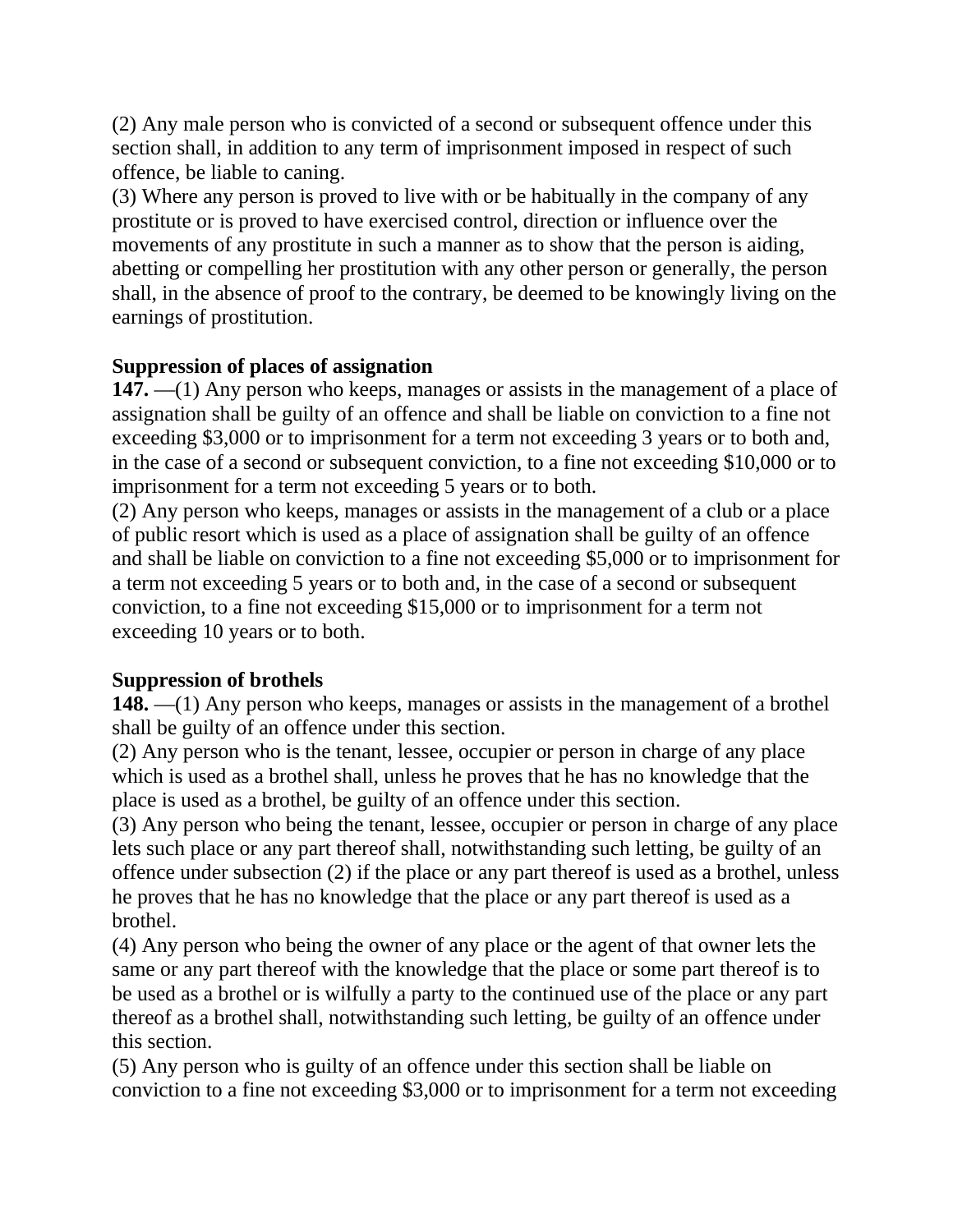3 years or to both and, in the case of a second or subsequent conviction, to a fine not exceeding \$10,000 or to imprisonment for a term not exceeding 5 years or to both. (6) In any proceedings under this Part, any evidence given by any police officer not below the rank of sergeant that any place has been used as a brothel or a place of assignation shall, until the contrary is proved, be deemed to be sufficient evidence of the fact.

*[26/80]*

# **Notice to owner and occupier**

**149.** —(1) Where the Director has reason to believe that a place is being used as a brothel or as a place of assignation, he may serve or cause to be served a notice in the prescribed form on the owner of the place, as well as the occupier thereof. (2) If the owner or occupier is not otherwise known, service shall be made on the person inscribed in the books kept under any written law for the time being in force as the owner or occupier of the place; and if the name of the owner or occupier is not inscribed in those books or if the name of the owner or occupier cannot by the exercise of due diligence be found, then the notice may be served by affixing it to the principal outer door or upon the outside of any door or window or any conspicuous part of the place.

(3) Every occupier receiving a notice under this section shall forthwith inform the owner or the person from whom he rents the place of the fact of receipt of the notice who shall in like manner inform the owner or the person from whom he rents the place and so on till the notice is brought to the knowledge of the owner, each tenant being responsible for bringing the notice to the knowledge of his immediate lessor. (4) Any occupier who refuses or omits to inform the owner or the person from whom he rents the premises that a notice under this section has been received shall be liable to prosecution under section 225C of the Penal Code (Cap. 224).

(5) If, in proceedings under this Part, it is proved that the notice under subsection (1) has been served on the owner or occupier of a place, it shall be presumed that the place is so kept, managed or used to the knowledge or with the permission of the owner or occupier of the place.

# **Determination of tenancy of places on conviction for permitting use as brothel, etc.**

**150.** —(1) Upon the conviction of the occupier of any place for any offence under section 147 or 148 in respect of the place, the owner of the place shall within one month require the person so convicted to deliver up possession of the place to the owner, and in the event of the person so convicted failing within one month of being so required to deliver up possession as aforesaid, the owner of the place shall be entitled to determine the lease or contract of tenancy but without prejudice to the rights or remedies of any party to the lease or contract accrued before the date of such determination.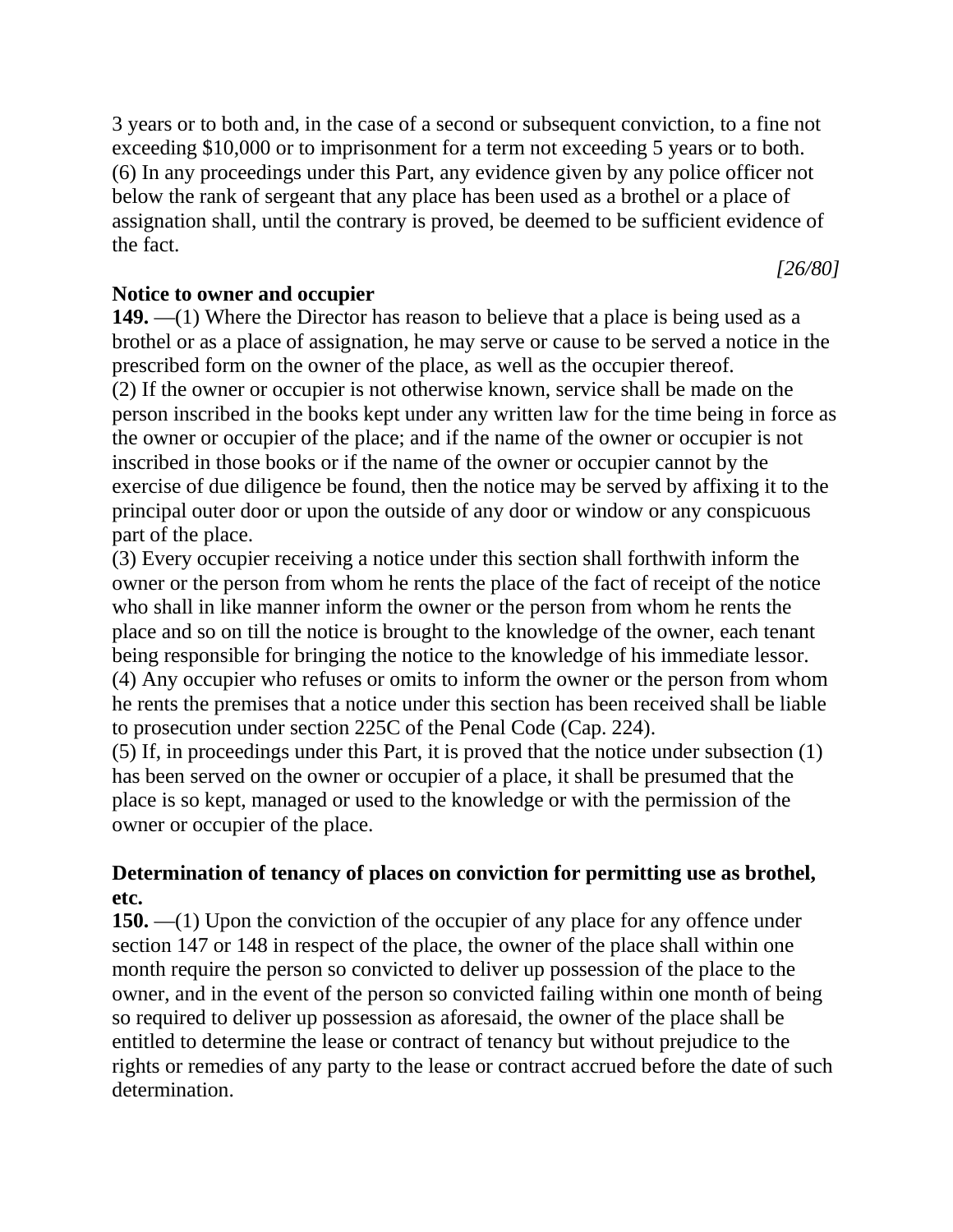(2) Where the owner of any place has determined the lease or contract of tenancy in accordance with subsection (1) and the occupier has not delivered up possession of the place after such determination, a Magistrate's Court may, on the application of the owner, make a summary order for the delivery of possession of the place to the owner. (3) If the occupier disobeys any order made by a Magistrate's Court under subsection (2), he shall be liable to the penalty prescribed in that behalf in section 188 of the Penal Code (Cap. 224).

# **Demolition of structural contrivances for facilitating the running of a place of assignation or of a brothel**

**151.** Whenever it appears to a court, upon the trial of any offence under section 147 or 148, that the place in or in respect of which the offence is alleged to have been committed is a place of assignation or a brothel, and that the same is fitted or provided with any means or contrivances such as staircases, doors and partitions, ladders, planks, platforms, posts, palings, fences, locks, bars, bolts or any other things which appear to it to have been specially erected or constructed for the purpose of facilitating the carrying on of a place of assignation or of a brothel at the place, the court shall order the demolition of such means or contrivances.

# **Authority of courts to issue arrest and search warrants**

**152.** If any court has reason to believe that any place is used by a woman or girl for the purpose of prostitution and that any other person residing in or frequenting the house is living wholly or in part on the immoral earnings of that woman or girl, the court may issue a warrant authorising the Director or any public officer nominated by the Minister or any police officer not below the rank of sergeant to enter and search the place and to arrest such person.

*[21/73]*

### **Trials in camera in certain cases**

**153.** —(1) When any person is charged with or convicted of having committed any offence under this Part, or of having committed or attempted to commit or attempted to cause the commission of any offence under section 354, 354A, 375, 376, 376A, 376B, 376C, 376D, 376E, 376F, 376G or 377B of the Penal Code in respect of any woman or girl, the court conducting a preliminary inquiry into, or trying the offence, or hearing any appeal or special case or any point reserved by a Judge of the High Court in relation to the offence, may order that all proceedings before it shall be dealt with in camera.

(2) Whenever any such order is made, the court shall not be deemed an open court, and the court shall order that no person shall have access to or be or remain in the court except such persons as are necessary for the purpose of the proceedings.

*[51/2007]*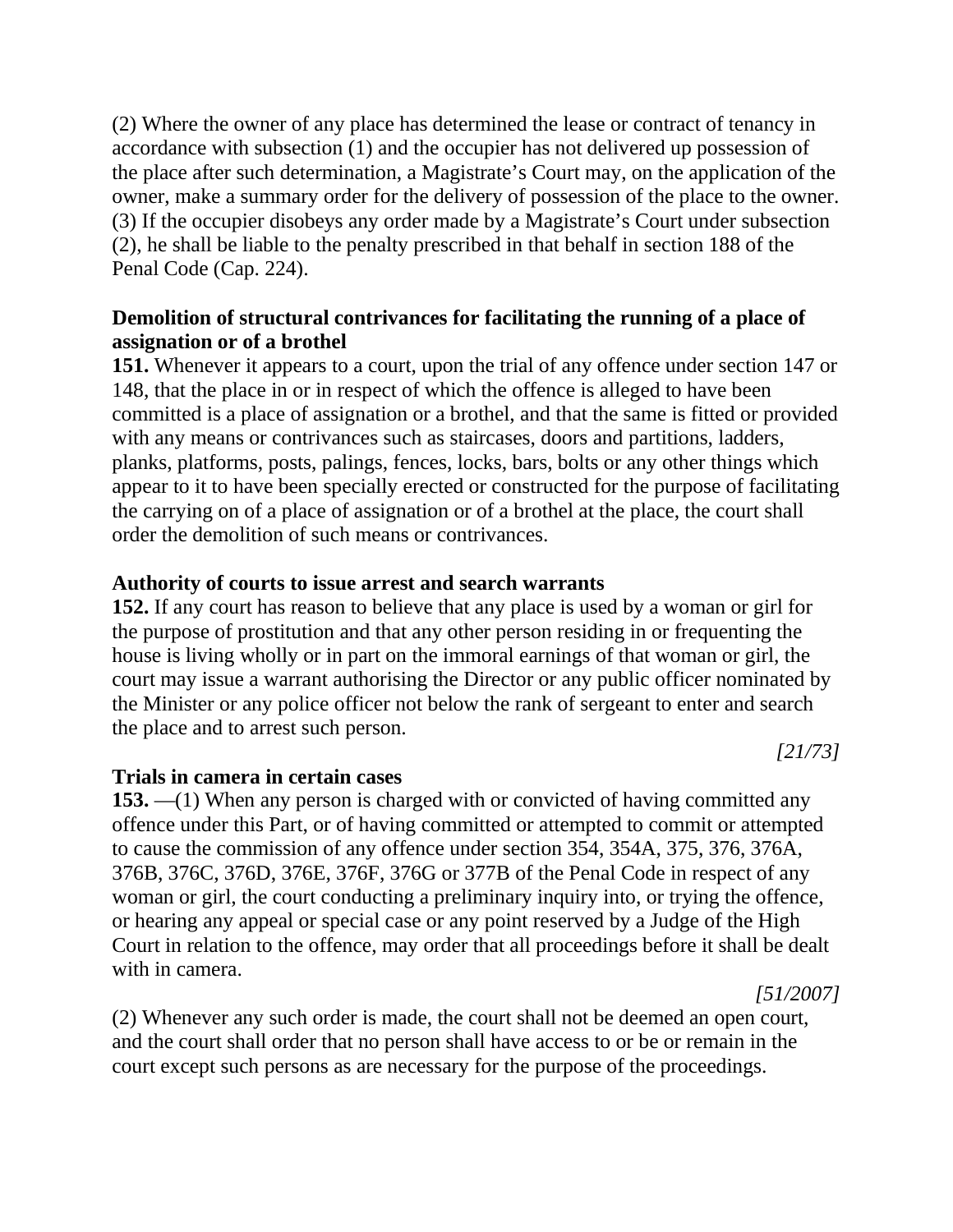(3) The court shall order proceedings before it to be dealt with in camera in any case where the girl in respect of whom an offence referred to in subsection (1) is alleged to have been committed has not attained the age of 16 years.

*[51/2007]*

(4) No newspaper report of any proceedings under this Part in any court shall reveal —

(a) the name or address or include any particulars given in the proceedings calculated to lead to the identification; or

(b) the name or address of any witness, or the particulars of any evidence given by the witness in the proceedings, which may lead to the identification,

of any woman or girl in respect of whom the offence is alleged to have been committed nor shall any picture be published in any newspaper as being or including the picture of the woman or girl or witness.

*[26/80]*

(5) Any person who publishes any matter in contravention of this section shall be guilty of an offence and shall be liable on conviction to a fine not exceeding \$5,000 or to imprisonment for a term not exceeding 3 years or to both.

# **Trial of offences**

**154.** —(1) All offences under this Part shall be triable by a District Court. (2) No prosecution shall be instituted in respect of any such offence without the consent of the Director or the Public Prosecutor or his deputy.

(3) Any District Court may, notwithstanding anything in the Criminal Procedure Code (Cap. 68), impose the full punishment prescribed by this Part in respect of any offence.

(4) Prosecutions in respect of offences committed under this Part may, with the authorisation of the Public Prosecutor, be conducted by the Director or any officer of the Ministry of Community Development, Youth and Sports authorised in writing in that behalf by the Director.

*[14/69]*

# **Detention pending judicial proceedings**

**155.** —(1) Any court inquiring into or trying an offence punishable under this Part or under section 309, 312, 313, 317, 354, 370, 371, 372, 373, 373A, 375, 376, 376A, 376B, 376C, 376D, 376E, 376F, 376G or 377B of the Penal Code (Cap. 224) or defined in section 321, 322, 339, 340, 350, 351, 360, 361 or 362 of the Penal Code may order any woman or girl in respect of whom the offence is alleged to have been committed to be detained temporarily until the determination of the proceedings against the person accused.

*[51/2007]*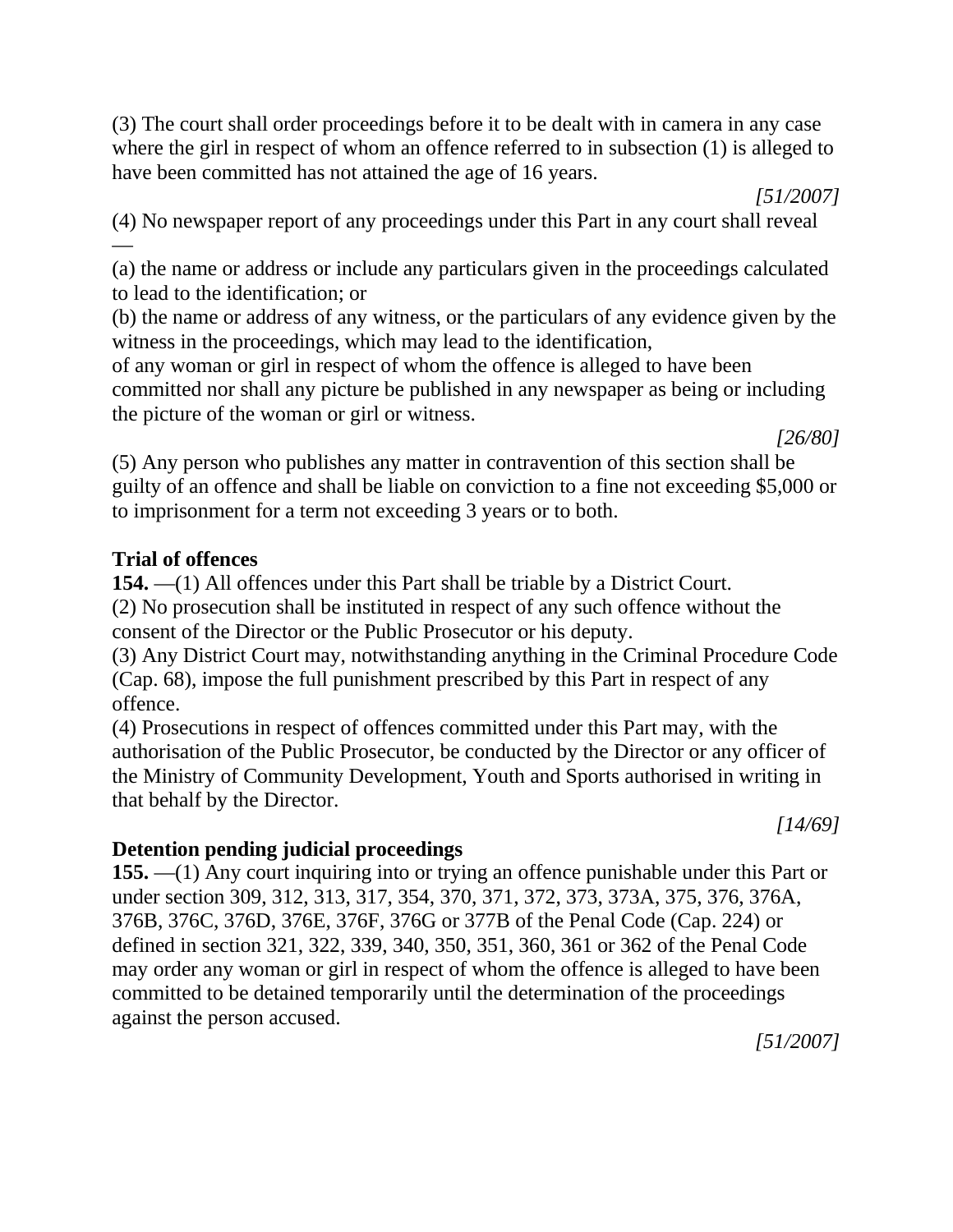(2) Where an order is made under subsection (1), the Director shall receive such woman or girl and shall put her in a place of safety and shall there detain her until the determination of the proceedings.

(3) Notwithstanding the determination of the proceedings against the accused person, the Director may, by warrant under his hand, order the detention in a place of safety of any woman or girl referred to in this section whom he considers is in need of protection, and thereupon such arrangements shall be made for her welfare as the Director considers necessary.

(4) In exercising his powers under subsection (3), the Director shall not contravene section 161.

# **Director may examine women and girls and person in charge of them**

**156.** —(1) If the Director has reasonable cause to believe that —

(a) any woman or girl has been brought into Singapore either after having been purchased or by fraud, misrepresentation or any false pretence whether or not for the purpose of prostitution or of being sent from Singapore;

(b) the custody of any woman or girl has been acquired either after having been purchased or by fraud, misrepresentation or any false pretence whether or not for the purpose of prostitution or of being sent from Singapore;

(c) any woman or girl has been purchased either within or without Singapore for the purpose of being used, trained or disposed of as a prostitute; or

(d) any woman or girl is being detained against her will for the purpose of prostitution or of being sent from Singapore for immoral purposes,

the Director, or any person authorised in that behalf by him in writing, may require the woman or girl and any person who appears to have the custody or control of her to appear before him at any reasonable time and at any convenient place.

(2) The Director may examine the woman or girl as to her reasons for entering or being in Singapore and may examine the person respecting the woman or girl, and the woman or girl and the person shall be legally bound to answer such questions truthfully to the best of their ability.

(3) The Director may also require any person in whose custody or under whose control the woman or girl appears to be to furnish him with copies of her and the person"s photograph and to furnish security to the satisfaction of the Director that she will not leave Singapore without the previous consent in writing of the Director and will not be trained or disposed of as a prostitute or for immoral purposes and will not, whether by way of adoption, marriage or otherwise, be transferred to the care and custody of any other person without the previous consent in writing of the Director and that she will be produced before the Director whenever he requires it.

(4) In default of such photographs and security being given, the Director may by warrant under his hand order the woman or girl to be removed to a place of safety and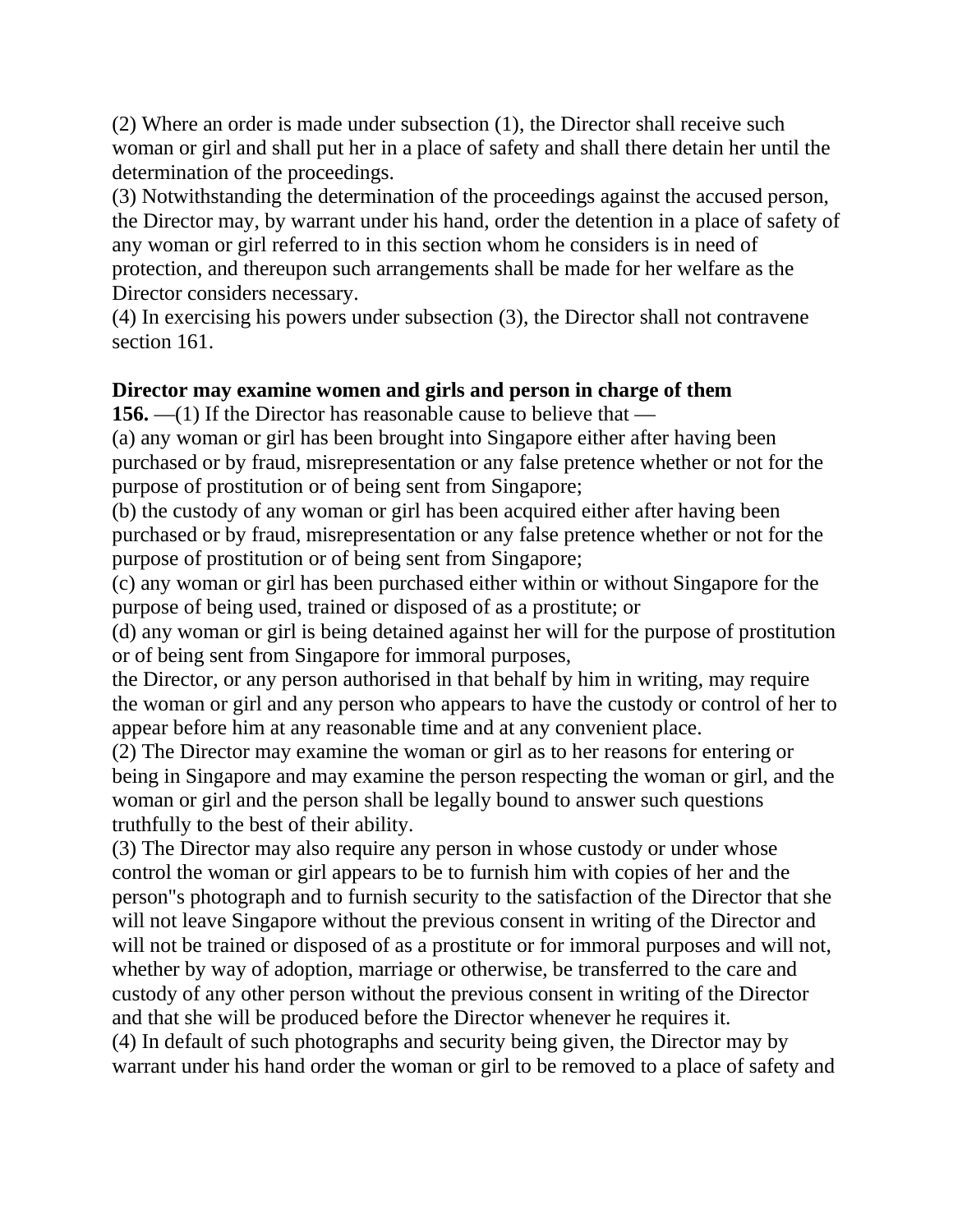there detained until she can be returned to the place from where she was brought or until other proper provision can be made for her welfare.

(5) Where the Director has reason to believe that the woman or girl may be sent from Singapore, he may issue an order for her to be detained in a place of safety until the determination of any inquiry or until after such arrangement has been made for her welfare as the Director considers necessary.

# **Inspection**

**157.** —(1) The Director or any officer generally or specially authorised in that behalf in writing by the Director may at any time visit and inspect the place where any woman or girl in respect of whom security has been furnished under section 156 lives or is believed to live or to be.

(2) The Director or any authorised officer may inquire into the condition and circumstances of the woman or girl and for the purposes of the inquiry the Director or officer may require any person to answer any question he may think proper to ask.  $(3)$  Any person who —

(a) obstructs or hinders or attempts to obstruct or hinder the Director or any authorised officer in the exercise of the powers conferred by this section; or

(b) refuses to answer to the best of his knowledge and belief any question which he is legally bound to answer and which is asked of him by any officer appointed or authorised under this Part,

shall be guilty of an offence and shall be liable on conviction to a fine not exceeding \$500 or to imprisonment for a term not exceeding 6 months or to both.

# **Security on departure of woman or girl from Singapore**

**158.** —(1) Whenever the Director is of opinion that it is in the interests of any woman or girl as is referred to in section 156 that she should be permitted to leave Singapore, the Director may grant permission upon being supplied with such photographs of the woman or girl as he may require and upon security being given to his satisfaction that the person in whose custody or control she appears to be will bring her before such public officer within such period and at such destination as may be specified in the bond.

(2) The giving of such further security shall not relieve any person who furnished the security required by section 156 from any obligation under the conditions of the bond entered into under that section, other than the condition relating to departure from Singapore, unless the public officer in the territory where such woman or girl then resides obtains fresh security conditioned in the manner specified in that section.

(3) A certificate under the hand of the public officer referred to in subsection (1) that such woman or girl has not been brought before him shall in any legal proceedings be conclusive evidence to that effect, unless the court requires that officer to be called as a witness.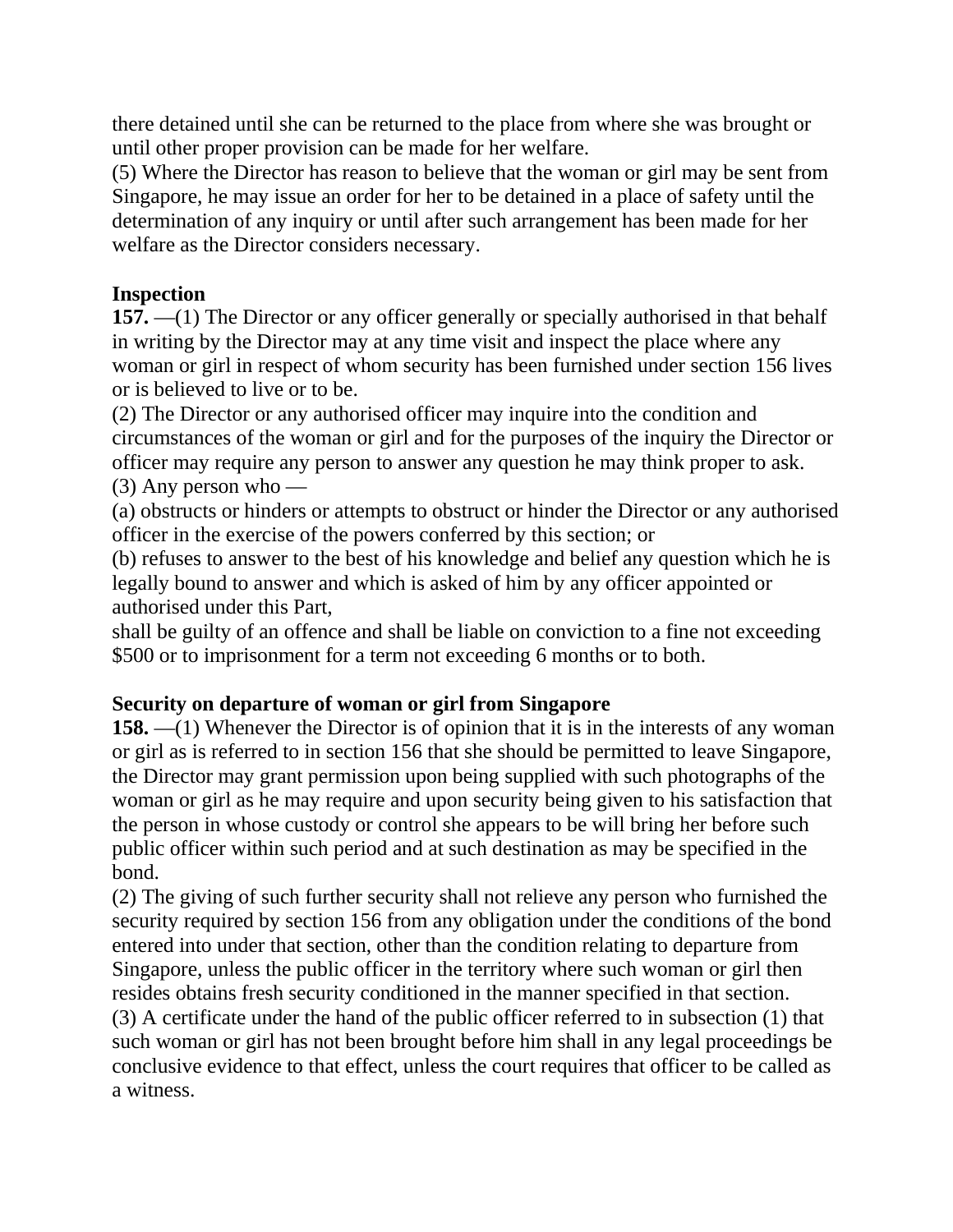# **Woman or girl below the age of 21 trained or used for immoral purposes, etc.**

**159.** —(1) If the Director has reasonable cause to believe that any woman or girl below the age of 21 years is being trained or used for immoral purposes or lives in or frequents any brothel or is habitually in the company of prostitutes or brothel keepers or procuresses or persons employed or living in brothels or persons directly interested in the business carried on in brothels or by prostitutes, the Director may, by warrant under his hand, order the woman or girl to be removed to a place of safety and there temporarily detained until an inquiry has been held by him.

(2) If the Director after holding such inquiry is satisfied that the woman or girl comes within subsection (1), he may, by warrant under his hand, order her to be detained in a place of safety.

# **Director may order detention of woman or girl in certain cases**

**160.** —(1) Any woman or girl —

(a) whose lawful guardian requests the Director in writing to detain her in a place of safety;

(b) whom the Director considers is in need of protection and whose lawful guardian cannot be found;

(c) whom the Director believes to have been ill-treated and is in need of protection; or (d) whom the Director considers to be in moral danger,

may, by warrant under the hand of the Director, be ordered to be removed to a place of safety and there detained until he has held an inquiry as to the circumstances of her case.

(2) Every such inquiry shall be completed within a period of one month from the date of the woman's or girl's admission into the place of safety.

(3) If, after holding such inquiry, the Director is satisfied that the woman or girl is in need of protection, the Director may by warrant under his hand order that the woman or girl be detained in a place of safety for such period as he may determine.

*[26/80]*

(4) Where a girl has been detained in a place of safety at the request of her lawful guardian, she may be so detained for such period as the Director has determined is necessary for her rehabilitation notwithstanding any request made by her lawful guardian for her early release.

*[26/80]*

# **Period of detention of woman or girl in place of safety**

**161.** A woman or girl shall not be detained under this Part, except for the purpose of an inquiry, after such arrangements have been made for her welfare as the Director considers necessary or after she attains the age of 21 years or marries.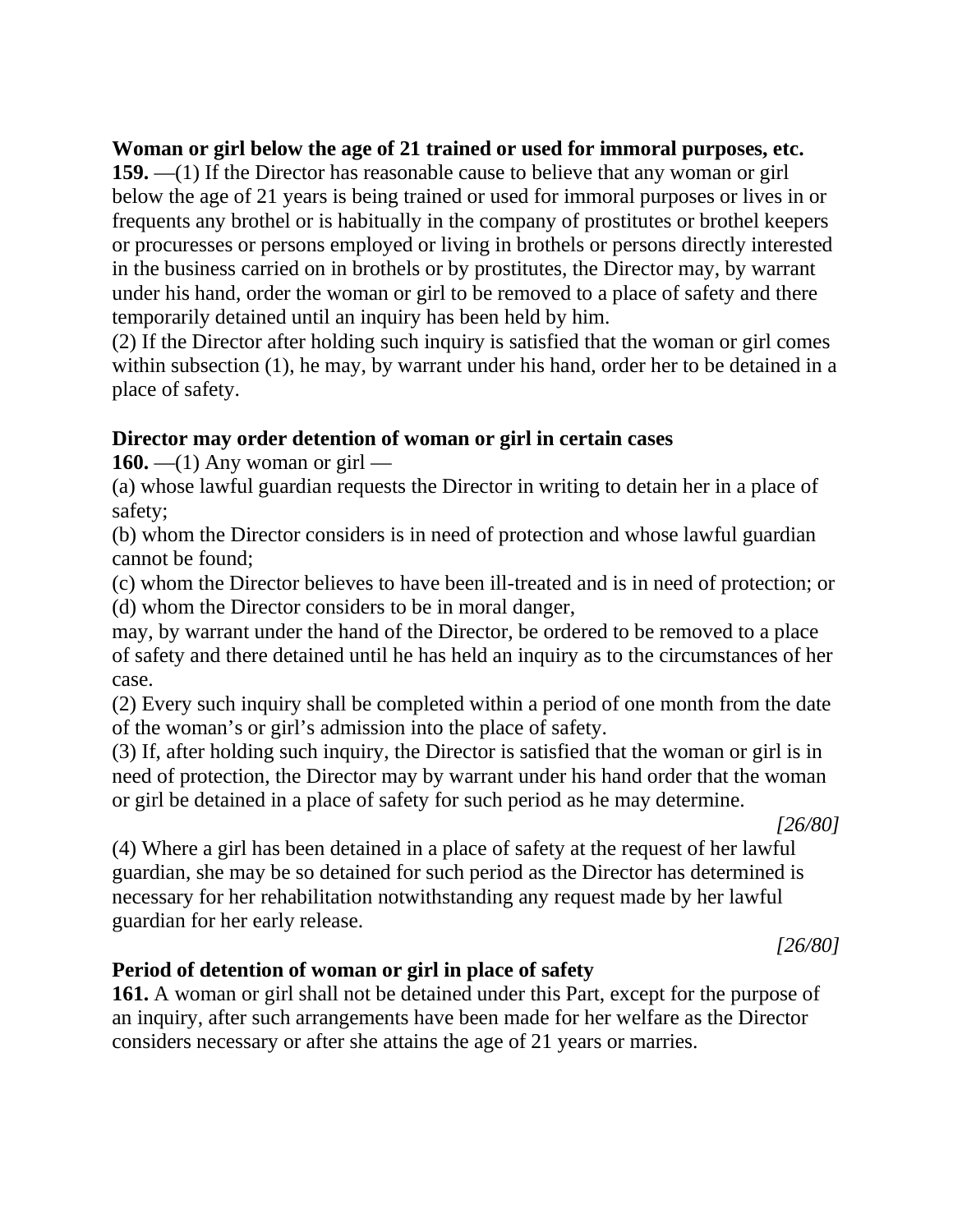# **Marriage not to be contracted without consent of Director**

**162.** No woman or girl detained under the provisions of this Part or in respect of whom security has been furnished under section 156(3) shall contract any form of marriage without the previous consent in writing of the Director.

*[14/69]*

# **Women and girls in urgent need of refuge**

**163.** —(1) Any woman or girl may on her own application be received by the Director into a place of safety if the Director is satisfied that the woman or girl is in urgent need of refuge.

(2) Where the situation warrants it, the person in charge of any place of safety may receive into that place of safety any woman or girl who makes an application to her. (3) Where the person in charge of a place of safety receives any woman or girl into that place of safety in accordance with subsection (2), she shall, within 48 hours of the admission of the woman or girl, produce her before the Director with a full report of the circumstances.

# **Transfer of women or girls from one place of safety to another place of safety within Singapore**

**164.** —(1) Whenever an order has been made under section 155(3), 156, 159 or 160 for the detention of a woman or girl in a place of safety and it appears to the Director to be expedient in the interests of the woman or girl that she should be transferred from such place of safety to another place of safety within Singapore, it shall be lawful for the Director to issue an order that she shall be so transferred.

(2) No woman or girl admitted into a place of safety in Singapore on the request in writing of her lawful guardian under section  $160(1)(a)$  shall be so transferred from such place of safety except with the approval in writing of her lawful guardian.

# **Removal of women or girls to Malaysia, Brunei Darussalam or Hong Kong by order of Minister**

**165.** —(1) Whenever an order has been made under section 155(3), 156, 159 or 160 for the detention of a woman or girl in a place of safety and it appears to the Minister to be expedient in the interests of the woman or girl that she should be removed from such place of safety and transferred to a place of safety established in Malaysia, Brunei Darussalam or Hong Kong under the provisions of any law for the time being in force in Malaysia, Brunei Darussalam or Hong Kong, as the case may be, for the protection of women and girls, it shall be lawful for the Minister to issue an order that she shall be removed to such place of safety established in Malaysia, Brunei Darussalam or Hong Kong.

(2) No woman or girl admitted into a place of safety in Singapore on the request in writing of her lawful guardian under section 160(1)(*a*) shall be so removed from such place of safety except with the approval in writing of her lawful guardian.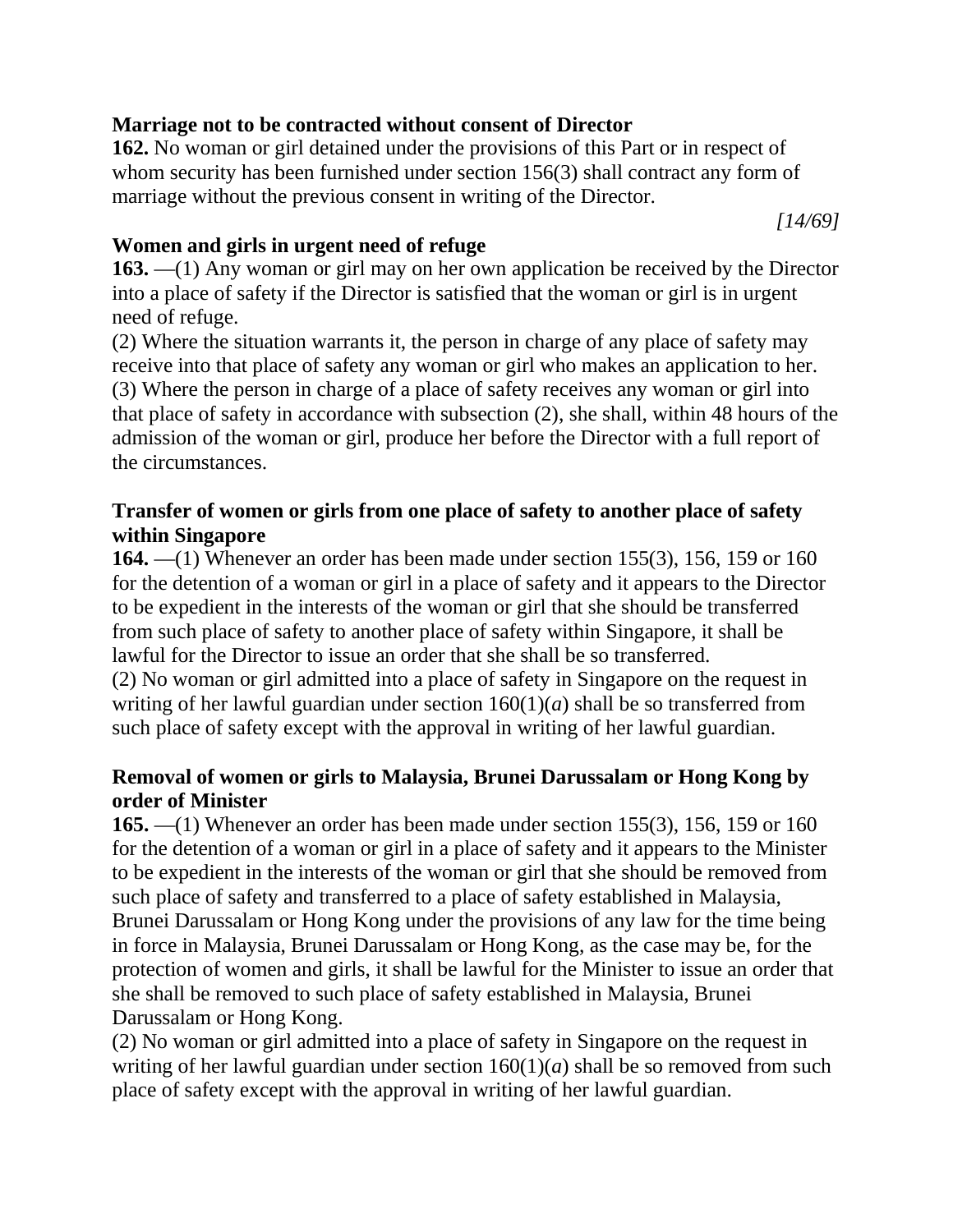(3) The order for removal under this section shall be addressed to the person in charge of the place of safety in which the woman or girl is detained and shall direct such person to deliver her to the person mentioned in that order for removal at such place in Malaysia, Brunei Darussalam or Hong Kong and in such manner as may be specified in that order for the purpose of transfer as aforesaid; and the woman or girl shall be delivered up and shall be transferred accordingly.

(4) The Minister may direct that any condition, not inconsistent with the provisions of this Part, which may be prescribed by the provisions of any law for the time being in force in Malaysia, Brunei Darussalam or Hong Kong for the reception of women and girls from Singapore into Malaysia, Brunei Darussalam or Hong Kong, and the detention therein of such women and girls shall be observed.

(5) Any woman or girl removed under this Part to a place of safety in Malaysia, Brunei Darussalam or Hong Kong may, if she so desires, on being discharged from such place of safety, be returned to Singapore.

# **Appeal**

**166.** An appeal shall lie from any order made by the Director under this Part to the Minister whose decision shall be final and shall not be questioned in any court.

# **Women and girls may be received into and detained in Singapore**

**167.** —(1) Whenever the government of Malaysia, Brunei Darussalam or Hong Kong makes a representation to the Minister that it is expedient that any woman or girl whose detention in a place of safety has been ordered by the authority empowered by the law of such territory should be removed to Singapore for detention in a place of safety within Singapore, and satisfies the Minister that provision will be made for the payment of all expenses that may be incurred in the reception, maintenance and detention of, or otherwise in relation to, the woman or girl, the Minister, if it appears to him that there is sufficient accommodation for the woman or girl in a place of safety within Singapore, may by warrant under his hand in the prescribed form direct the woman or girl, when brought into Singapore, to be received therein and conveyed to a place of safety specified in such warrant and to be there detained until discharged in due course of law or until further order.

(2) The representation mentioned in subsection (1) shall be delivered under the hand of the Minister or the officer for the time being charged with the responsibility for making such a representation on behalf of the government concerned.

(3) Every warrant purporting to be issued in pursuance of this Part and to be under the hand of the Minister shall be received in evidence in every court without further proof and shall be evidence of the facts therein stated, and all acts done in pursuance of that warrant shall be deemed to have been authorised by law.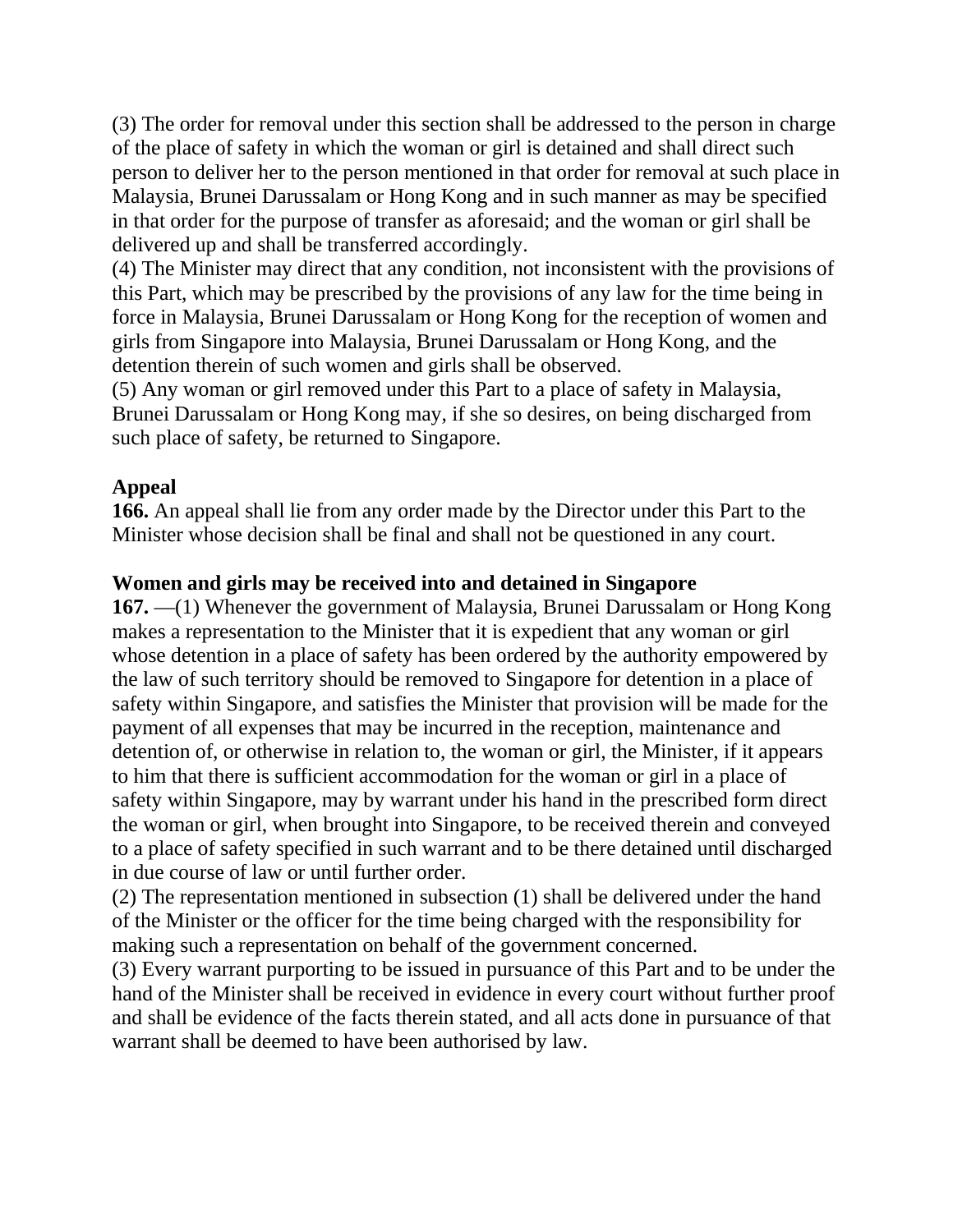# **Women and girls so received to be subject to local law**

**168.** Any woman or girl received into Singapore under section 167 shall be dealt with in Singapore in like manner as if her detention in a place of safety had been ordered by the Director by warrant under his hand, and shall be subject to all laws and regulations in force in Singapore.

# **Women and girls detained to be subject to rules**

**169.** —(1) Every woman or girl detained under this Part shall be subject to such rules as are prescribed.

(2) Every woman or girl detained or ordered to be detained under this Part who leaves any place in which she is detained otherwise than in accordance with such rules may be arrested and taken back to such place by any police officer or by any officer duly authorised thereto either specially or generally by the Director.

(3) Any person who —

(a) induces or assists any woman or girl detained under this Part to leave or escape from the place in which she is detained; or

(b) receives or harbours such woman or girl knowing or having reason to believe that she has escaped from a place of safety,

shall be guilty of an offence and shall be liable on conviction to a fine not exceeding \$1,000 or to imprisonment for a term not exceeding 6 months or to both.

*[26/80]*

### **Director may cause persons to be photographed**

**170.** —(1) Whenever the Director, after inquiry, has reason to believe that a breach of any of the provisions of this Part is about to be or has been committed by any person, the Director may direct that the person be photographed, and his finger impressions taken.

(2) The person so directed shall submit to be photographed and to have his finger impressions taken at such time and place and in such manner as the Director may think fit and in default of so doing shall be guilty of an offence and shall be liable on conviction to a fine not exceeding \$500 or to imprisonment for a term not exceeding 6 months or to both.

(3) Any person whose finger impressions and photograph have been taken under subsection (1) may apply on the expiry of 5 years from the date when such finger impressions and photograph were taken for the return of such finger impressions and photograph and the Director shall, unless the person has in such period of 5 years been convicted of any offence under this Part, deliver to the person the sheet upon which his finger impressions have been made together with the negative and all copies of any photograph taken of him, or, if no such application is received within 3 months from the period specified in this subsection, shall destroy such sheet and every such negative and photograph.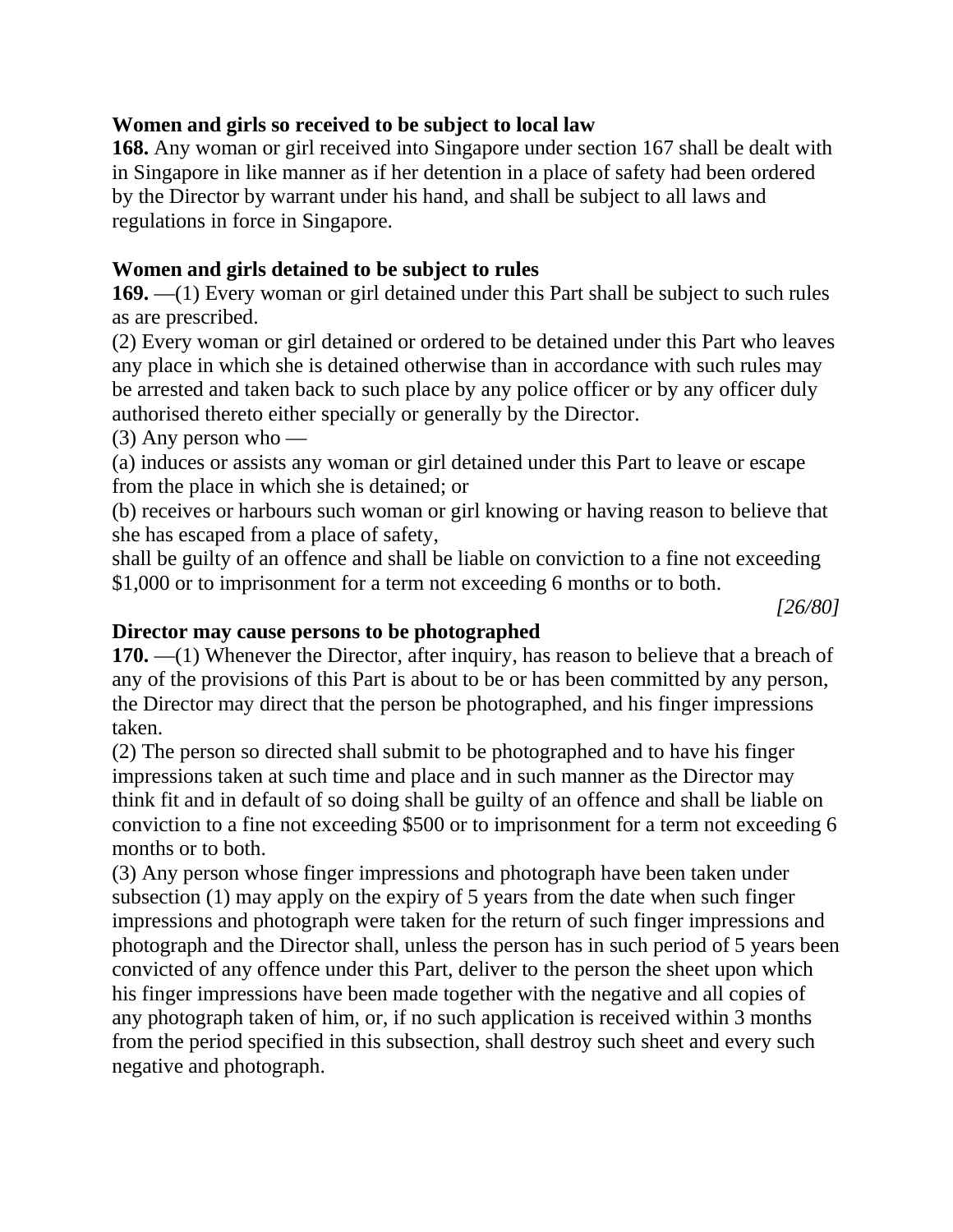# **Power to summon and examine persons in certain circumstances**

**171.** —(1) The Director may summon any person who he has reason to believe can give any information —

(a) regarding any woman or girl in respect of whom he has reasonable cause to believe that an offence under this Part is or may be committed or who he has reasonable cause to believe is or may be liable to be dealt with under section 156, 159 or 160; or

(b) regarding any place which he has reasonable cause to believe is being used as a brothel, a place of assignation or for the purpose of prostitution.

(2) The person so summoned shall attend at the time and place specified in the summons and shall produce all documents in his custody, possession or control relating to the woman or girl or place, as the case may be, and shall answer truthfully all questions which the Director may put to him respecting the woman or girl or place or in any way relating to the matter being inquired into, and where the inquiry relates to any woman or girl, the person shall also, if so required by the Director, produce the woman or girl, unless the person is able to satisfy the Director that he is unable to do so.

(3) The Director shall be deemed to be a public servant within the meaning of the Penal Code (Cap. 224) and may administer oaths to and examine on oath any person summoned before him for the purposes of this Part.

(4) Any person summoned who fails to attend at the time and place specified in the summons or to do any of the other acts referred to in subsection (2) shall be guilty of an offence and shall be liable on conviction to a fine not exceeding \$500 or to imprisonment for a term not exceeding 6 months or to both.

(5) The Director shall not be compellable in any judicial proceedings to answer any questions as to the grounds of his decision or belief in any case dealt with by him under this Part or as to anything which came to his knowledge in any inquiry made by him as Director.

(6) The Director may, during or after such inquiry as is referred to in subsection (2), arrest or cause to be arrested any person whom he has reasonable cause to believe to be liable to prosecution for any offence under this Part committed in respect of the woman or girl or place, and may seize and detain any article, book, document or account which he may have reason to believe to relate to such offence.

# **Record of evidence**

**172.** The Director shall, at any inquiry held by him, take down and record the evidence taken by him upon such inquiry and of his decision thereon and shall furnish to the High Court a copy of such notes of evidence when called upon to do so by order of a Judge of the High Court suppressing in such copy the name of any person from whom information has been derived if he thinks it expedient to do so.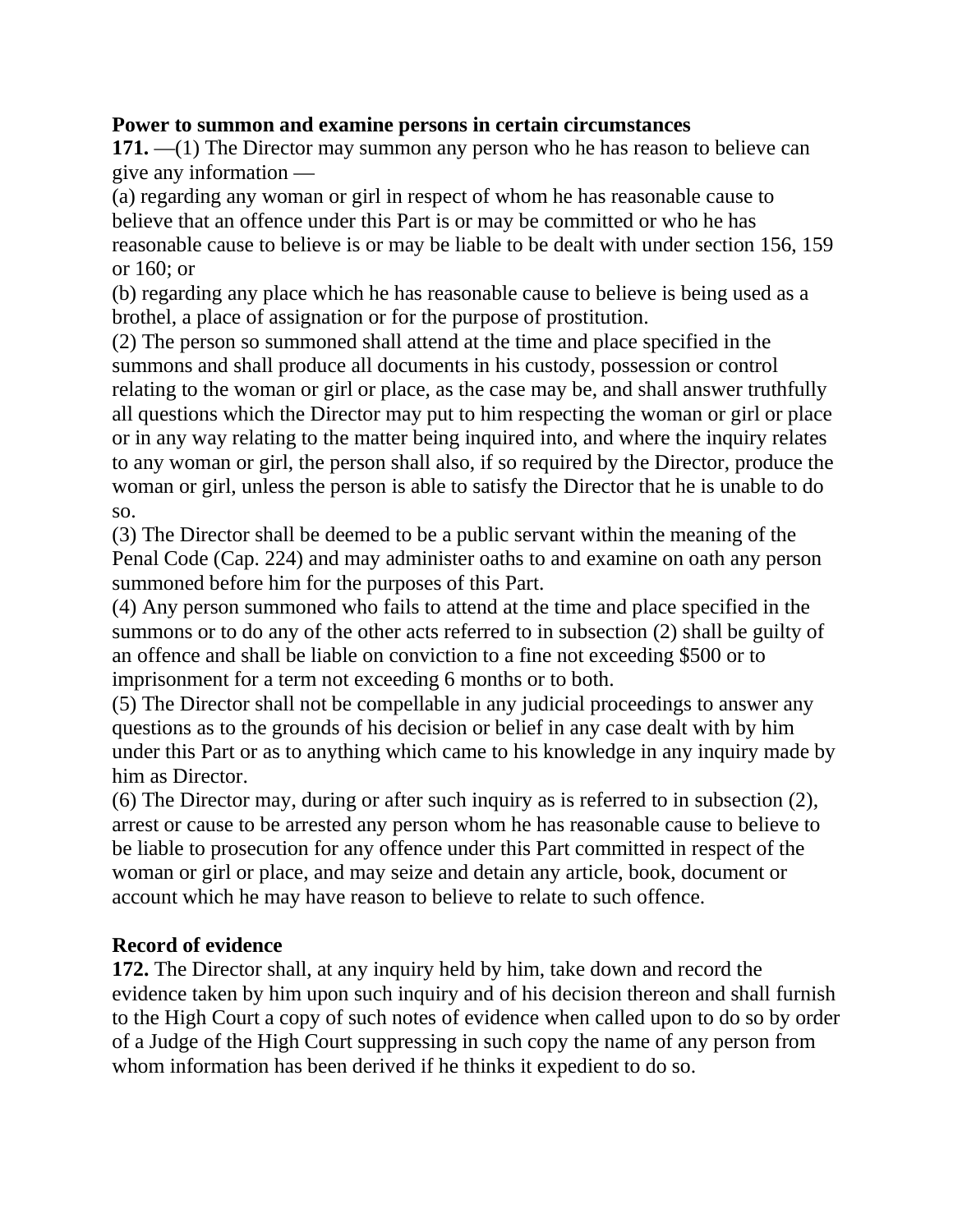### **Power of search**

**173.** —(1) The Director, or any person being either a person employed in the Ministry of Community Development, Youth and Sports, or a police officer not below the rank of sergeant or an officer of the Immigration and Checkpoints Authority, and being generally or specially authorised for that purpose in writing by the Director, may enter, and for that purpose use force if necessary, and search —

(a) any place where the Director, person or officer has reasonable cause to believe that an offence under this Part has been or is being committed; and

(b) any person in that place,

and may remove any woman or girl who is or may be liable to be dealt with under section 156, 159 or 160 to a place of safety to be there detained until her case is inquired into, except that no woman shall be searched other than by a woman.

*[14/69;21/73]*

(2) Any person who refuses to be searched or refuses the Director, person or officer access to such place or otherwise obstructs or hinders him in effecting an entrance to such place or in removing any such woman or girl shall be guilty of an offence and shall be liable on conviction to a fine not exceeding \$1,000 or to imprisonment for a term not exceeding 12 months or to both.

# **Power of arrest and seizure**

**174.** —(1) The Director, or any person being either a person employed in the Ministry of Community Development, Youth and Sports, or a police officer not below the rank of sergeant or an officer of the Immigration and Checkpoints Authority, and being generally or specially authorised for that purpose in writing by the Director, may arrest or cause to be arrested any person reasonably believed to be liable to prosecution for an offence under section 140, 141, 142, 143, 144, 145, 146, 147 or 148 and may seize, and for that purpose use force if necessary, and detain any article, book, document or account which he may have reason to believe to relate to such offence.

*[14/69;21/73]*

(2) Where any person is arrested by the Director or any person mentioned in subsection (1), the Director or person making the arrest shall comply with sections 68 and 85 of the Criminal Procedure Code 2010 as if he were a police officer. (3) Any person who obstructs or hinders the Director or any person mentioned in subsection (1) in the arrest of any such suspected person or in the seizure or detention of any such article, book, document or account shall be guilty of an offence and shall be liable on conviction to a fine not exceeding \$1,000 or to imprisonment for a term not exceeding 12 months or to both.

# **Presumption arising out of warrants**

**175.** —(1) Every warrant or summons purporting to be issued in pursuance of this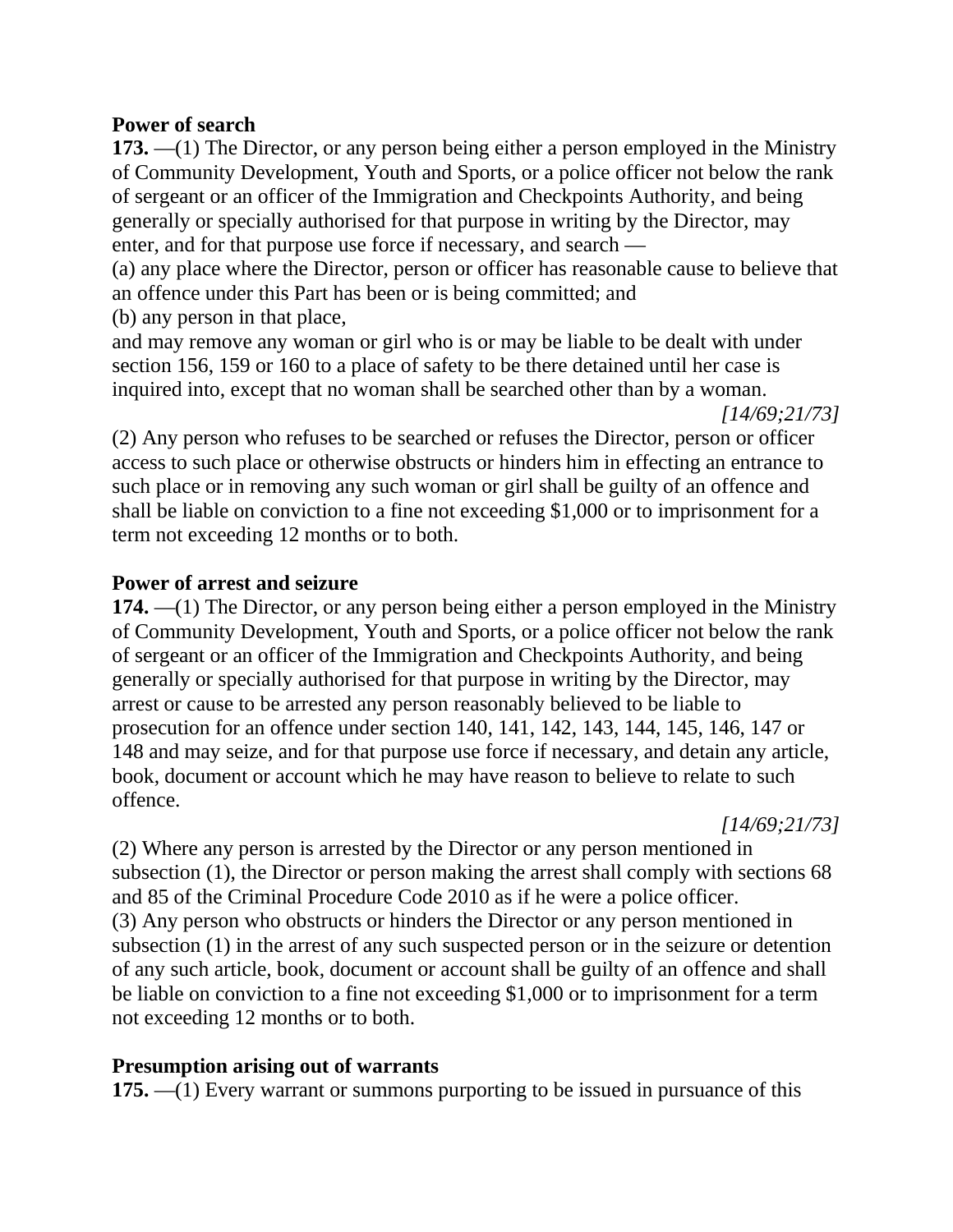Part and to be under the hand and seal of the Director shall be received in evidence in any court without further proof and shall be prima facie evidence of the facts therein stated.

(2) All acts done in pursuance of such warrant or summons shall be deemed to have been authorised by law.

# **Appointment of officers**

**176.** The Minister may, by notification in the *Gazette*, appoint such officers as he may think fit for the purposes of this Part and may by that notification confer upon those officers all or any of the powers conferred and duties imposed upon the Director by this Part.

### **Minister may establish places of safety**

**177.** The Minister may, by order published in the *Gazette*, establish such places of safety as may be necessary for the purposes of this Part.

### **Boards of Visitors**

**178.** —(1) The Minister may, by notification in the *Gazette*, appoint for every place of safety a Board of Visitors to advise and make recommendations to the Director on such matters as he may refer to it.

(2) A Board of Visitors may be appointed for one or more places of safety as the Minister thinks fit.

(3) A Board of Visitors shall consist of such number of persons as the Minister may determine.

*[30/96]*

(4) Every person appointed under subsection (1) may enter at reasonable times any place of safety and make such inquiry or examination therein as appears to him necessary and shall also make such report as the Minister may require.

*[30/96]*

(5) Notwithstanding subsection (1), the Minister may direct a Board of Visitors — (a) to visit any place which is established for the purposes of care and reception of women and girls and which is not a place of safety; and

(b) to make such inquiry or examination therein as appears to the Board necessary and also to make such report as the Minister may require.

*[30/96]*

(6) Any person who refuses admittance to any place of safety or any place referred to in subsection (5) to any member of a Board of Visitors, the Director or any officer deputed by the Director for the purpose or who offers any hindrance or obstruction to any such persons after his identity is reasonably established shall be guilty of an offence and shall be liable on conviction to a fine not exceeding \$1,000.

*[30/96]*